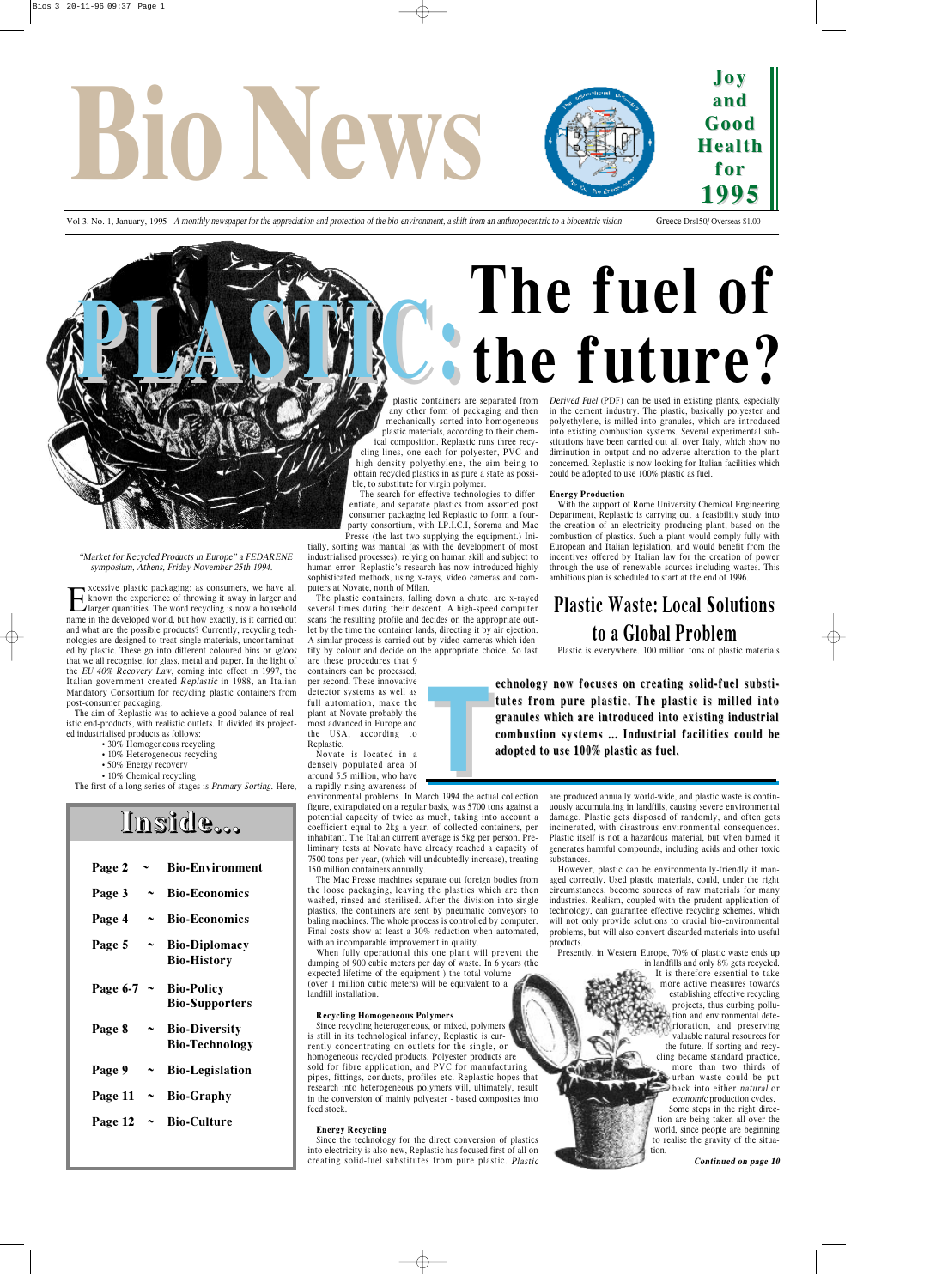It is underhable that the progress c<br>science and technology has created<br>many conveniences and a greater  $\blacktriangleright$  t is undeniable that the progress of science and technology has created facility for humans to adapt to their environment. Tools and technology easily substitute and compensate for human physical limitations, in satisfying the rising demands (in terms of quantity and quality) of human biological needs. The facilities created by the application of technology, however, have also shaped human greed. In the past, human beings exploited their environment simply to fulfil their need to survive and reproduce. With the acquisition of advanced science and technology, humans have developed unlimited expectations and demands.

The acquisition of modern sophisticated knowledge and technology should be paralleled by the development of cultural values, as a frame of reference for the respective societies to control them.

The implementation of developmental programmes in developing countries, such as Indonesia, shows that skill and technical expertise do not offer any advantage if not followed up by supporting mental attitudes in the individual society.

Developing countries are urged to adopt and apply sophisticated technology and knowledge, in order to speed up developmental programmes, but at the same time they are also asked to cultivate their cultural identities.

If the transfer of sophisticated

and technology is not carried out with this principle in mind, then it might be followed by the development of new social norms and cultural values, which are not always compatible with the established traditional culture of the recipient society. Although the application of sophisticated knowledge and technology might revitalise neglected traditional values, their re-emergence may be considered a threat to the established culture of the community.

The wish to improve social welfare through science and technology, while preserving national cultural identities at the same time, seems to give rise to 'disadvantaged' mental attitudes among members of a society. Instead of creating and developing cultural values related to the adopted knowledge and technology, communities tend to isolate themselves from the influx of foreign cultures. As a substitute for the adoption or development of new cultural values and social norms suited to these demands, they tend to revert to the sup-

posedly "old" and "original" culture,

without taking into account its relevance to the present era of globalisation. Most members of a community, par-

ticularly the older generation, are still dominated by the "post figurative" view; they idealise their past life, without being able to realise the dynamics of their own culture. Any change or innovation in their culture is considered a threat. Although many developing

countries are attempting to preserve and develop their national identities for the sake of unity and their unification, they can not avoid the global main-

stream of modernisation. Meanwhile the adoption of sophistiated technology by indigenous inhabitants has quite often created environmental problems which have had almost the same effect as the impact of multinational corporations' activities when exploiting the developing countries' natural resources. Because of their need for cash (to pay for the consumption of factory products) the rural and relatively isolated communities tend to overexploit their natural resources. In addition, since the application of sophisticated technology requires greater capital investment, only a few wealthy members of the community are in general, able to take advantage of this modernisation. Therefore, social and economic discrepancies may arise which could disturb the established social structure.

Most of the developing countries are densely populated and supply the demand for unskilled labour for non agricultural-sector activities. Some developing countries even have abundant natural resources with which to provide raw materials to support flourishing industries, but they have insuffi-

cient technology, so they cannot exploit or process the products, thus they are obliged to sacrifice their natural or human resources to foreign investors, by providing domestic low-paid labour, or are forced to authorise foreign investors to extract the wealth of the nation, without restrictions.

ecently, an international panel of<br>environmental experts was asked<br>to present an evaluation of the<br>president future of humanitied Bessimists environmental experts was asked to present an evaluation of the projected future of humankind. Pessimists asserted that, at the present rate of environmental destruction, life on earth will be completely wiped out before the next twenty years are up, while optimists concluded that it could probably still go on for perhaps another half a century. However, more poignant than mere figures are the words of an eight-year-old boy who, puzzled by environmental destruc-

The need to develop a country by relying on sophisticated technology does not seem to be followed up by adequate cultural development, as a control mechanism. The current control mechanism is specifically related to traditional, simple, exploitative technology and is aimed at maintaining the equilibrium between human beings and the environment. The introduction of sophisticated, exploitative technology is particularly intended to maximise productivity, without taking into consideration the possible disruption of the human-environment equilibrium, which results from the social and cultural inability to deal adequately with the consequences.

One of the possible disruptions is the change in consumption patterns in the society which is undergoing development of its welfare, and the new need for a market mechanism to deal with the mass production of consumer goods, as a result of the application of science and technology.

> It is not enough to work on just sustaining what already exists. We need to reform our thinking and morality and formulate an enlightened vision for the future. Licentious consumption can be replaced by new values, which bring peace, promote inner wealth and reveal the power of the spirit of bios as a unifying factor for the harmonious coevolution of humanity and the bio-environment. Harmony can be achieved only as long as human society changes its philosophy and channels every aspect of human creativity towards a global appreciation and protection of bios.  $\Box$



Dr Agni Vlavianos-Arvanitis, President and Founder of Biopolitics International **Organisation** 

With regard to the improvement of a society's welfare, the Indonesian government is beginning to introduce advanced agricultural technology to the Dani ethnic group, with the goal of raising crop productivity and enabling people to sell the surplus. The Dani, who live near the Baliem Valley, are being taught how to plant wet rice and vegetables, which are unfamiliar to them. The aim of this effort is to enable them to practise continuous land-cropping, and through the use of irrigation and fertilisers, to preserve soil productivity. The introduction of wet rice cultivation is acceptable to all the sweet potato gardeners in the vicinity of Wamena, where running water resources are available. The labour-intensive work needed for wet rice cultivation seems to lessen the aggression of local men, who were accustomed to inter-village warfare. It seems that planting rice is gaining a respectable position in this warrior society. Men monopolise all the activities in the rice field, from preparing, seeding transplanting, and weeding, to harvesting and other post-harvest activities, while the femen raise pigs, even feeding baby pigs with their milk, as though they were their own children.

The labour-interistive work<br>
meeded for wet rice culti-<br>
vation seems to lessen<br>
the aggression of local<br>
males accustomed to inter-vilhe labour-intensive work needed for wet rice cultivation seems to lessen the aggression of local lage warfare ... men monopolise all the activities in the rice field ... while the women raise pigs, even feeding baby pigs with their milk as though they were there own children

> At a glance, the introduction of wet rice cultivation among the Dani of Wamena is a success story in the development programme of Irian Jaya. At the beginning local people sold their rice harvest to newly arrived residents, most of whom are government officials, and traditionally rice consumers. From year to year the volume of sold rice has been diminishing and, conversely, the local people have begun to consume more rice which is now becoming a prestigious national staple food. At present (after 10 years) the local people have replaced the sweet potato with rice as a staple food. Thus the sweet potatoes planted by the femen now serve only for the feeding of pigs. Therefore, the variety of the sweet potato is limited to the high yield one, without regard to the quality.

> Although the older generations are familiar with more than 60 different varieties of sweet potato, today's children of Wamena do not recognise **Continued on page 10**

## **Human Values, Modern Technology and Bio-Environmental Preservation**





Em -Ess Press, for their invaluable help and support

#### **BIOPOLITICS INTERNATIONAL ORGANISATION TIM. VASSOU 10, ATHENS 115 21, GREECE TEL: (301) 6432 419 FAX: (301) 6434 093**

Printed by Em -Ess Press, 88 Drakontos, Athens Tel. 514 8983

tion, asked his father: "Father, what are we doing to the environment? I think I will be able to have children, but will I be able to have grandchildren?"

These simple phrases sum up the whole purpose of B.I.O., which for the past ten years, has been struggling to raise awareness of the fact that if we do not make a serious commitment to protect and preserve the bio-environment, the whole future of humanity is at stake.

The anthropocentric attitude that we have adopted is threatening the very essence of the continuity of bios. Human arrogance and over-consumerism has driven us to the point of believing we can abuse and destroy at will; that the bio-environment is here to serve our greed and avaricious tendencies. But who are we to presume we have the right to cut the chain of life, which has existed for hundreds of millions of years? After all, if we consider the evolution of bios as a twenty-four-hour-day, the appearance of human beings occured only during the last few seconds.

# **EDITORIAL A ticking clock**

It is essential to understand that we need to change from an anthropocentric to a biocentric system of values, and place respect and appreciation for the bio-environment at the core of every human endeavour. A new bios-supporting structure for society, based on a framework of global bio-education, bio-ethics, bio-diplomacy and biolegislation, can help guide humanity towards greater maturity and the commitment to respect bio-diversity and preserve the bio-environment for the future.

We do not have to take a pessimistic position; we still have the potential for optimism, but only if we are deeply aware that time is running out faster than we could have believed, that catastrophe is imminent within our own lifetimes, and is not just a vague concept for the future. We could live to see the destruction of our planet.

**PROFESSOR DR. S. BUDHISANTOSO** has a doctorate in anthropology, and is a Senior Lecturer in Anthropology at the University of Indonesia He is on the staff of the Minister of State for Environment in charge of Socio-Cultural affairs. He has written numerous books and articles in Indonesian and English on Communications, Economic Anthropology, Folk Arts and Ethnographies.

## Is time running out?

## Page 2 / Bio News January, 1995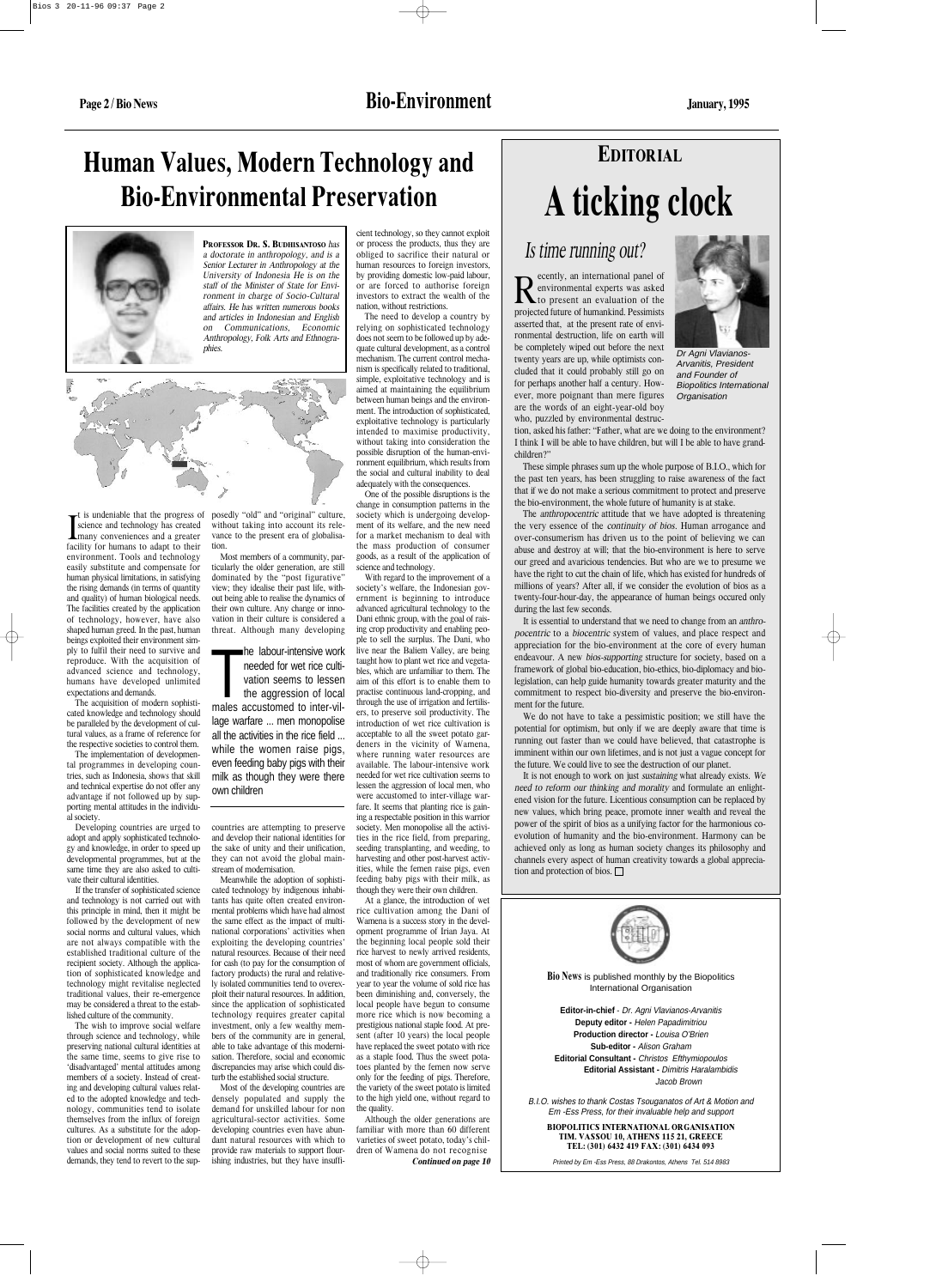## **January, 1995 Bio-Business Bio News / Page 3**

**How can man be so stupid?**<br>Unfortunately and tragically, it<br>Mankind can be terribly stupid! How Unfortunately and tragically, it Mankind can be terribly stupid! How else can one explain today's world leadership's abject failure to recognise the dangers inherent to destruction of the ozone layer; an upcoming global warming crisis; destruction of the rainforests; and the pollution of our air by acid rain. Unnecessary combustion processes such as incinerators; pollution of our

lakes and streams by uncontrolled point and non-point source discharge; the groundwater pollution by irresponsible land use disposal programs; and foolish overuse of **the world** chemical fertilisers and

pesticides; all contribute to the immensity of the problem. Mankind must act now to prevent the destruction of civilisation, or at least civilisation as we know it!

The USA is the leader in this terrible environmental, ecological, and sociological abuse. It is our responsibility to meet this challenge now - not pass the crisis on to our children. The USA is the biggest world-wide user of resources, and as such, we as a government must first meet our own responsibilities before we seek to advise others. However, as individuals, we must speak out today so that all nations may see this critical problem and immense opportunity.

Yes, this ecological and environmental problem can, indeed, be converted to a magnificent opportunity. Science and technology exist today to convert and to recycle waste resources into critically necessary products that, in and of themselves, can greatly benefit the world. We can make use of wastes in economical and safe scientific ways to reduce chemical dependency, to improve our world-wide ecology and environment, and to help feed the world.

The recently published Worldwatch Institute Report, State of the World - 1994, may, we hope, be a catalyst to challenge our national and world leaders to wake up to the crisis that their inertia is creating and to the magnificent opportunity that they are missing. State of the World Says:

"It may be the ultimate irony that in our efforts to make the earth yield more for ourselves, we are diminishing its ability to sustain life of all kinds, humans included. Signs of environmental constraints are now pervasive. Cropland is scarcely expanding any more, and a good portion of existing agricultural land is losing fertility."

"Much of the land we continue to farm is losing its inherent productivity because of unsound agricultural practices and overuse. The Global Assessment of Soil Degradation ... found that more than 550 million hectares (onethird of all farmland) are losing topsoil or undergoing other forms of degradation as a direct result of poor agricultural

methods." **(See right, figures 1 & 2.)** In 1993 USDA published Agricultural Utilisation of Municipal, Industrial and Animal Wastes, in an attempt to convince Congress to fund research and programs necessary to safely convert these wastes into sustainable agriculture and fertility products. This excellent report can be the cornerstone of a world-wide strategy to provide sustainable agriculture through safe and effective utilisation of natural bio-organic

and mineral by-prod-

culture was published in 1993 by the National Research Council. The following quotes are

from that very important work:

"Erosion, compaction, acidification and loss of biological activity reduce the nutrient and water storage capacity of soils, increase the mobility of agricultural chemicals, slow the rate of waste or chemical degradation and reduce the efficiency of root systems. All of these factors can increase the likelihood of loss of nutrients, pesticides and salts from farming systems to both surface water and groundwater." **(See figure**





**3.)**

We would add that organic and nutrient waste of all types, including sewerage wastes (e.g. bio-solids) and septage wastes, are both a major problem and a major opportunity. Sound soil management policies, together with immobilisation technologies, are required.

> **I** t may be the ultimate irony that in our efforts to make the earth yield more for ourselves, we are diminishing its ability to sustain life of all kinds, including humans.

In the USA alone, we generate, and basically waste, over 3,000,000,000 tons annually **(see figure 4 )** of organic wastes, and over 100,000,000 tons annually of alkaline by-products **(see figure 5**. The potential for combining these resources as a world-wide source of bio-organic aglime fertiliser and topsoil blend is unlimited!

While these materials are needed on our own cropland and pastureland, Third World countries desperately need these materials to cost-effectively utilise either chemical or sustainable farming technologies. Does it make any sense for large municipalities to require industry to spend hundreds of millions of dollars annually for wastewater pre-treatment programs, and then to spend as much as \$1,000 per dry ton to destroy these residual resources? Until Third World countries can treat and develop their own organic residuals resources, the by-product resources of industrialised nations are desperately needed in many parts of the world to provide fertile soils. The US government should follow the lead of the World Bank and strongly support actions that safely and economically aid in generating great increases in food supplies, by the development of Third World soils for sustainable agriculture through the utilisation of existing science and technology. These large urban wastes can be converted to soil products and transported for overseas use, at less expense than selecting publicly unacceptable disposal practices such as landfills and incinerators. Agricultural scientists are unanimous in their concern for the problems of soil erosion, chemical dependency, and organic, mineral, and microbial deficiencies in soils throughout the world.

ucts. **SOIL AND WATER** use of wastes **QUALITY** An Agenda for Agri-We can make<br>in safe ways<br>to help feed<br>the world in safe ways ... to help feed

> The 1994 Clean Water Act appears destined to mandate responsible land application practices for all materials used on agricultural soils. Such practices will include seasonal restrictions to protect watersheds from surface and groundwater pollution from leaching. Agriculture represents over 85% **(see Figure 6)** of the market for by-product organics. Such seasonal restrictions should require that bio-solids must be capable of long-term storage without

re-growth of pathogens or odours. Organic products, capable of long-term storage for seasonal utilisation and immobilised to ensure slow nutrient and organic release, can be the cornerstone of world-wide efforts to concurrently provide for sustainable agriculture, reduce non-point source discharge, and maintain soil productivity. We believe in a reasonable and scientific blending of traditional and sustainable agricultural practices, particularly in Third World countries where subsidies are not available, where byproduct organic materials are readily

available, and where the high cost of chemical fertilisers and pesticides creates huge economic burdens. Sound transitional farm management practices must become a reality.

We fully recognise and respect the important scientific and technological contributions of the chemical industry to food and fibre production in the world. Sensible transitional agriculture practices can reduce chemical dependency by increasing the effectiveness

of chemicals.

In 1994 and 1995, Congress will authorise a new acts and Farm Bill. Congress must have the wisdom and courage to meet the dual challenge of ecological enhancement and sustainable development. **RESOURCE CONSERVATION AND RECOV-ERY ACT:** A. **Challenge:** Reduce disposal through waste reduction, recycling and beneficial utilisation B. **Opportunity:** Provide meaningful technology transfer and incentives for cost-effective reduction, recycling and **Continued on page 4**

# **A Magnificent Opportunity in Resource Conservation**



**J. PATRICK NICHOLSON** is chairman and CEO of N-Viro International Corporation in the USA. An outspoken advocate of resource conservation policies and practices, he has been actively involved in lobbying for meaningful resource conservation and recovery legislation since 1976. In 1991, Nicholson was honoured by the President of the United States with President's Environment and Conservation Challenge Award Citation.

#### **Figures 1 & 2**



**Figure 3**

WORLDWATCH INSTITUTE REPORT, STATE OF THE WORLD

**Above: Figure 5**

| Below: Figure 4                                                                                                                                                                                                                                                                                                                                                |                                                                                                |  |  |
|----------------------------------------------------------------------------------------------------------------------------------------------------------------------------------------------------------------------------------------------------------------------------------------------------------------------------------------------------------------|------------------------------------------------------------------------------------------------|--|--|
| Sources of Organic<br>Waste in the USA                                                                                                                                                                                                                                                                                                                         | Types of Alkaline<br>admixtures<br>VCenem kan mist (CKD)                                       |  |  |
| <b>URGANIC CHEMICALS</b><br><b>超超 (超距</b><br>开这里也有终发决全的过去时度:<br><b>NET 623.000 TORE:</b><br><b>CHALLES</b><br>22517131001005<br>我们的是我们也知道的过去分词<br>多多花科的论<br>FRATA & KAMAREO PRODUCTO :<br><b>《北池通市5</b><br><b>Textus Modernitum</b><br>北西加亚亚 体影<br>AN MINNIGHT<br>Abineit na bhEithi diski, said ia duidhichte de faoil (Si<br>长知明朗声演<br><b>MANORA REPORTS</b> | VER KLIBS (LKD)<br>VI PLEWER BOOKERAGE<br>∏RY‱<br>VEWORED BED ASH<br>l√ Les en<br>VCACCH SLIST |  |  |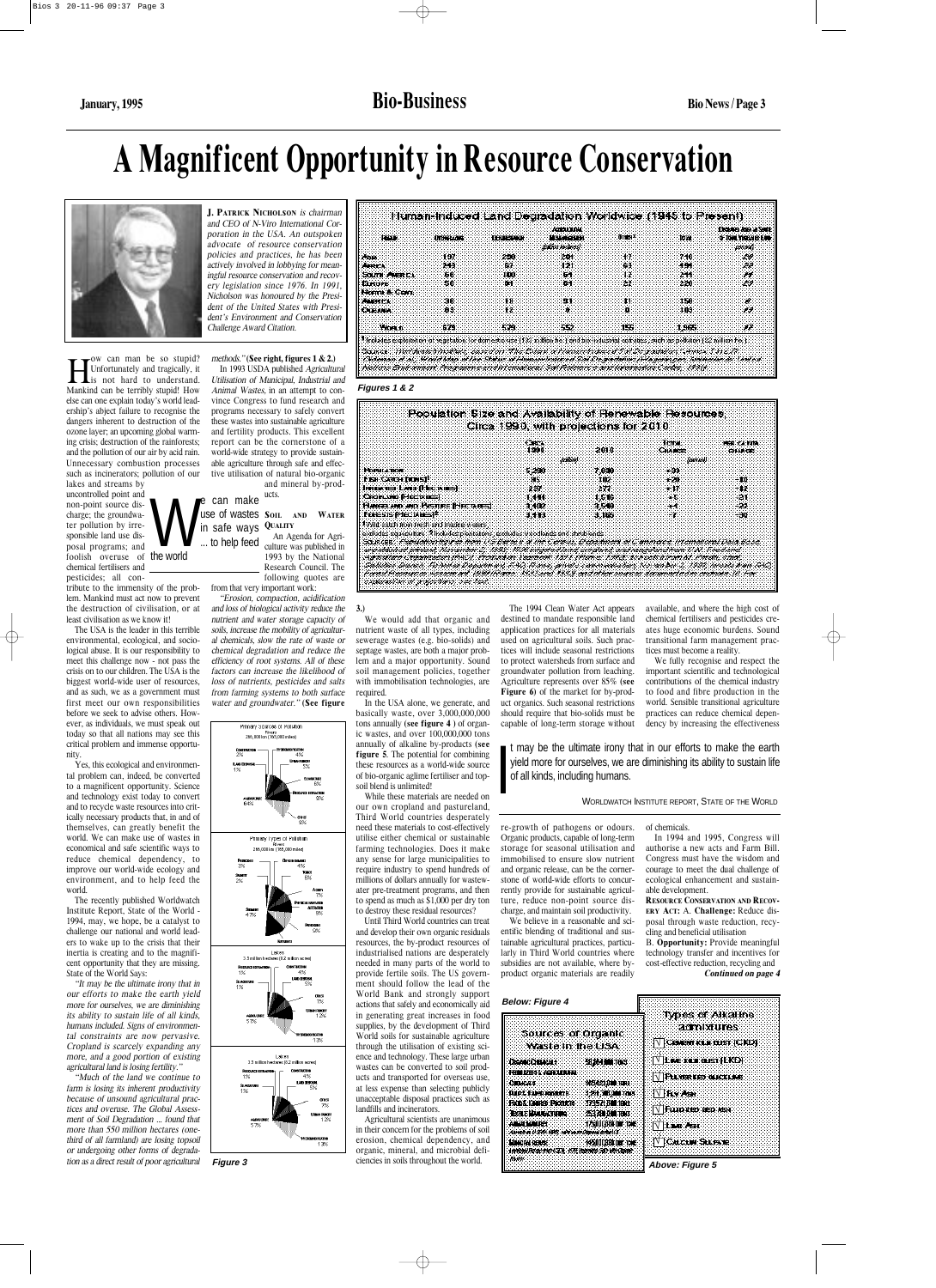**Page 4 / Bio News Bio-Business January, 1995**

beneficial utilisation technologies. Aggressively encourage utilisation in lieu of disposal. Eliminate federal funding of any disposal practices.

**CLEAN WATER ACT:** A. **Challenge:** Reduce nonpoint source discharge pollution of surface and groundwater B. **Opportunity**: - Mandate land management policies and practices, such as seasonal restrictions and immobilisation, that dramatically reduce leaching of organics, nutrients, and metals to surface and groundwaters. Treat all land applied materials in a similar fashion.

- Encourage soil practices that properly increase bio-diversity, organics, minerals, and tilth to soils to minimise leaching and erosion.

- Provide technology transfer on available science to achieve these objectives.

"Some people see things as they are and ask, 'Why?' I dream of things that have never been and ask, 'Why not!'

**FARM BILL:** A. **Challenge**: - Provide for sustainable agricultural development in the USA while concurrently maintaining cost-effective productivity and protecting watersheds and the environment. - Assist Third World countries to be able to establish sustainable agricultural capability.

B. **Opportunity:** - Provide technology transfer and incentives to optimise blending of bio-organic and mineral by-product resources with chemical products to provide world-wide sustainable agriculture. - Provide incentives to encourage practices that ensure long-term soil fertility with minimum surface and groundwater pollution.

Senator Robert Kennedy concluded his speeches by quoting the poet George Bernard Shaw:

I dream of a bridge between waste generators of this world and the food and fibre producers of this world, that over the bridge will pass science, technology, understanding, communication, and co-operation. That because of that bridge we will greatly reduce starvation and the dangers that face the world now, and that will face our children's children in the future. When we succeed in building that bridge, each of us will enjoy the ultimate satisfaction of knowing that we did our best!

The establishment of the Exceptional Quality Sludge (EQS) standard finally created a recognised standard of excellence. For example, while EQS products, which require either sterilisation or pasteurisation of disease causing pathogens, are required to be tested prior to use, after storage, no such requirement exists for traditional land-applied sludges, whose pathogen reduction standard is 2000 times less stringent than the EQS standard.

Moreover, to date EPA has issued no guidance on seasonal restrictions on the land application of municipal sludges, while concurrently EPA is strongly supporting Clean Water revisions, which will mandate seasonal controls on manures and other surface-applied organics and nutrients. In order to prevent non-point source discharge pollution, does it make any sense to regulate farm manure, but not city sludge? Does it make any sense to spend billions of dollars annually to manage the discharge of pollutants at point source facilities, such as publicly owned treatment works, and concurrently tolerate year-around land application practices that accelerate nonpoint source discharge pollution? Land use of all organics and nutrients, including farm organics,

the Composting Council and the Rodale Institute to sponsor legislation to provide incentives to encourage stabilisation and immobilisation of nutrients in land-applied organics. It is critical that all generators of speeches by quoting George Bernard Shaw: "Some people see things as they are and

municipal and industrial sludge, and agricultural chemicals, must be controlled by sound science and technology, coupled with fair, responsible, and even-handed regulatory policies and practices. The utilisation of by-products makes great sense, providing that dedicated efforts are made by industry and regulatory authorities to be totally and completely credible. No one will tolerate practices or policies that jeopardise the public trust.

The real challenge is to improve environmental protection, maintain productivity, and concurrently provide for long-term sustainable soil fertility and agricultural development. This is where effective and well-managed utilisation of by-product bio-organic and mineral resources provide

such a magnificent opportunity.

Our contribution to this world-wide opportunity is called N-Viro Soil, a patented process which blends alkaline materials, particularly alkaline byproducts, with bio-organic waste materials to create a cost-effective, safe, socially responsible, granular, soil-like bio-organic material used as an aglime, fertiliser, and/or topsoil blend. These products economically provide bio-diversity, organics, aglime, nutrients, minerals and tilth to the soil.

oes it make any sense for large<br>municipalities to require industry<br>to spend hundreds of millions of<br>dollars annually for waste water municipalities to require industry to spend hundreds of millions of dollars annually for waste water pre-treatment programs, and then to spend as much as \$1,000 per dry ton to destroy these residual resources?

All N-Viro facilities produce a product that meets the EPA Excep-

tional Quality Sludge (EQS) standard. Our N-Viro Soil product is protected by 5 million dollar product liability insurance.

t a recent Biopolitics Conference I heard a presentation by Professor Huisingh<br>of the Erasmus Centre, on environmental protection approaches. The reactive<br>approach looks at wastes at the end of the pipeline ... in the rece of the Erasmus Centre, on environmental protection approaches. The reactive approach looks at wastes at the end of the pipeline ... in the receptive approach the entire process is reviewed by management ... in the constructive approach the product chain is evaluated by all involved sectors to seek a quantum leap. Ultimately, in the proactive pattern, the participants are society and the consequences are visionary

> Recent studies in Northwest Ohio demonstrated a first year value of N-Viro Soil to farmers exceeding \$30.00 per

obert Kennedy concluded his<br>speeches by quoting George<br>Bernard Shaw: "Some people<br>see things as they are and<br>ack:  $\frac{10}{2}$  of the state have ask; 'Why?' I dream of things that have never been and ask; 'Why not?' "

costs and increased yields exceeded \$40.00 per acre. Savings exceeded \$40.00 per acre! In 1992, average farm gross profit in the USA, including subsidies, was just over \$50.00 per acre. On October 31, 1991, our firm, then called N-

ENVIRONMENT Professor Udo E. Simonis, Environmental the Food Industry, Former Minister of Tourism Policy Science Center, Berlin

Viro Energy Systems Ltd., was honoured to be one of the first recipients of the President's Environment and Conservation Challenge Award

Citation for Excellence in Innovative Technology, presented by President Bush. In 1990, The USEPA recognised our organic aglime process and product as the "#1 Sludge Use Technology in the USA." Similar recognition was given to N-

Viro Soil by the National Environmental Awards Council, and by the Friends of the United Nations Environment Programme. Winning awards does not make our product perfect, but it does suggest significant demonstrated credibility. The selection committees for the above awards include such groups as the Sierra Club, World Wildlife Fund, Natural Resources Defence Council, the Soil and Water Conservation Society, Renew America, and other dedicated and respected environmental and conservation organisations. In 1992, N-Viro was one of five companies sponsored by the USIA at the Earth Summit in Rio de Janeiro. In the spring of 1994, N-Viro International Corporation joined with

ton. Savings to farmers from decreased input and nutrients recognise their public responsibility quantities of organics to prevent non-point source discharge pollution. Does it make any sense to spend billions of dollars annually to prevent point source discharge, and concurrently use year around land application practices that increase non-point source discharge pollution? How can we mandate that our farmers must implement seasonal restrictions on the land use of their manures, while we encourage

> **INVESTING IN SURVIVAL** Asimakis Fotilas, Director of Pagidas, General Manager, S.C. Johnson and Son Hellas **S.C. JOHNSON AND THE BIO-ENVIRONMENT** Michael

wastes containing large

the year around application of utility bio-solids? No way! Good science is good science! All landapplied materials, including chemicals, should be managed by the same laws.

The Compost Council, Rodale Institute and N-Viro International Corporation also sponsored legislation to amend the 1995 Agriculture Appropriations Bill to provide 3 million dollars to USDA to provide research and technology transfer on the use of stabilised organics and compost to concurrently improve soil fertility, reduce nonpoint source pollution, and maintain soil productivity.

We believe strongly in the vision of resource conservation and utilisation, and we are actively involved and dedicated to making that vision a reality!

At a recent Bio-Politics for the Environment conference in Athens, Greece, I heard a presentation by Dr. Donald Huisingh, of the Erasmus Centre for Environmental Studies in the Netherlands, on environmental protection approaches. The reactive approach looks at wastes at the end of the pipeline, and consultants are hired to implement reduction. In the receptive approach, the entire process is reviewed by management with the goal of optimisation. In the constructive approach the product chain is evaluated by all involved sectors to seek a quantum leap. Ultimately, in the proactive pattern, the perspective is needs, the participants are society, and the consequences are visionary changes.

In the war on wastes, the war on pollution, and the war on hunger, it is time to be proactive.

In conclusion, let me quote the closing paragraph of President Kennedy's speech in the spring of 1963 at American University: "In the final analysis, our most basic common link is that we all inhabit this small planet. We all breathe the same air. We all cherish our children's future, and we are all mortal."

## **A Magnificent Opportunity** from page 3

**BIOPOLITICS - THE BIO-ENVIRONMENT - BIO-ECONOMY** Engineering, N.Y.

| Potential Markets in the U.S. |  |
|-------------------------------|--|
| for Organic By-Products       |  |
|                               |  |

| . <u>. .</u>                    | <b>FUIELILL</b><br><b>DELWAD</b><br>$(10^{\circ}$ TCMS) | чикнані<br><b>PENETRATION</b><br>(Percent) |
|---------------------------------|---------------------------------------------------------|--------------------------------------------|
| <b>LANDSCAPERS</b>              | 14                                                      | $\cdot 20.0$                               |
| <b>Delivered Topsol</b>         | 0.G                                                     | ←5.0                                       |
| <b>B</b> yce on the TAL         | 4.4                                                     | 80.O                                       |
| <b>SOD PRODUCTION</b>           | 10.0                                                    | $-1.0$                                     |
| <b>CONTAINER MURSERIES</b>      | 0.9                                                     | <b>∢30.0</b>                               |
| <b>SLYCLLTURE</b>               | 55.0                                                    | $-1.0$                                     |
| <b>AGROULTURE</b>               | 445.0                                                   | $-1.0$                                     |
| LANDELL FINAL COVER             | 0.3                                                     | €5.O                                       |
| <b>SURFACE MINE FECLAMATION</b> | 0.1                                                     | €5.O                                       |
| Total Potential                 | 518.0                                                   | ←20                                        |

Dr. Agni Vlavianos-Arvanitis President and Founder of the Biopolitics International Organisation **BUSINESS STRATEGY FOR THE PROTECTION OF THE BIO-BUSINESS STRATEGY FOR THE BIO-ENVIRONMENT** Iason Stratos, President of the Union of Greek Industries

**EUROPEAN ENVIRONMENTAL POLICY - LEGISLATIVE AND ECONOMIC FRAMEWORK** Scott W. Blackmer, Partner, Wilmer, Cutler & Pickering

**ENVIRONMENT** The Honorable George Papandreou, Minister of Education and former Deputy Minister of Foreign Affairs **BIO-ENVIRONMENT AND BUSINESS ADAPTATION** Dimitris Maniatakis, Managing Director, ICAP Hellas S.A.

**ENVIRONMENTAL EDUCATION POLICY OF THE UNITED STATES EPA** Dr. Bradley Smith, Director of Environmental Education, United States Environmental Protection Agency Investments Promotion, United Nations Industrial Ltd. Development Organization (UNIDO)

#### **ROUND TABLE DISCUSSION**

**PREVENTION - GREEN CHAIN OF PRODUCTION** Professor **CHANGE** Karl Kummer, Environmental Director, Rank Constantinos Yapijakis, Cooper Union School of Xerox Ltd

**STRUCTURAL ECONOMIC CHANGE AND THE BIO-ENTREPRENEURIAL PLANNING** Nikos Skoulas Consultant to Manager, PERAN Environment and Development S.A. **BIO-ENVIRONMENT - GOVERNMENTAL AND AND AND THE CONSUMER** Polyhronis Polyhroniadis, General **PREVENTION OF POLLUTION AT SOURCE - ENVIRONMENT** and ELAN Hellenic Developments S.A.

> **REALITY AND PROSPECTS IN GREEK INDUSTRY** Dr. Alexis **RESOURCE CONSERVATION AND RECOVERY - ACTION** Paraskevopoulos, Environmental Consultant **ENVIRONMENTAL DIMENSIONS OF ECONOMIC EDUCATION**

Dr. Stephen Buckles, President, Economics America,

**CLEANER PRODUCTION - PREVENTING POLLUTION AT** National Council on Economic Education **SOURCE** Professor Donald Huisingh, Consultant. **ENVIRONMENTAL LEADERSHIP - THE MANAGEMENT OF** President, I. Boutaris and Son S.A.

**DOW - RESPONSIBLE CARE FOR THE ENVIRONMENT** Dr. Constantinos Masmanidis, Managing Director, Dow Hellas S.A.

**BUSINESS AND ENVIRONMENTAL PROTECTION** Dr. Christos

Tsiliyannis, Technical Manager, Waste Management Greece S.A.

**MANUFACTURERS AND PREVENTION POLICY** Jared O. Blum, President, Polyisocyanurate Insulation Manufacturers' Association

**AGAINST OVER-CONSUMERISM, POLLUTION AND POVERTY** J. Patrick Nicholson, Chairman of the Board and Chief Executive Officer, N-Viro Energy Systems Ltd.

**PROPOSAL ON A NEW DIMENSION OF PROFIT** John Boutaris,

The above article is extracted from the BIO publication: **Biopolitics- Business Strategy for the Bio-Environment Volume II** (In English, in print)**.** 

> **For details on how to order Volume I and Volume II**  please, **TURN TO PAGE 11.**

#### **Figure 6**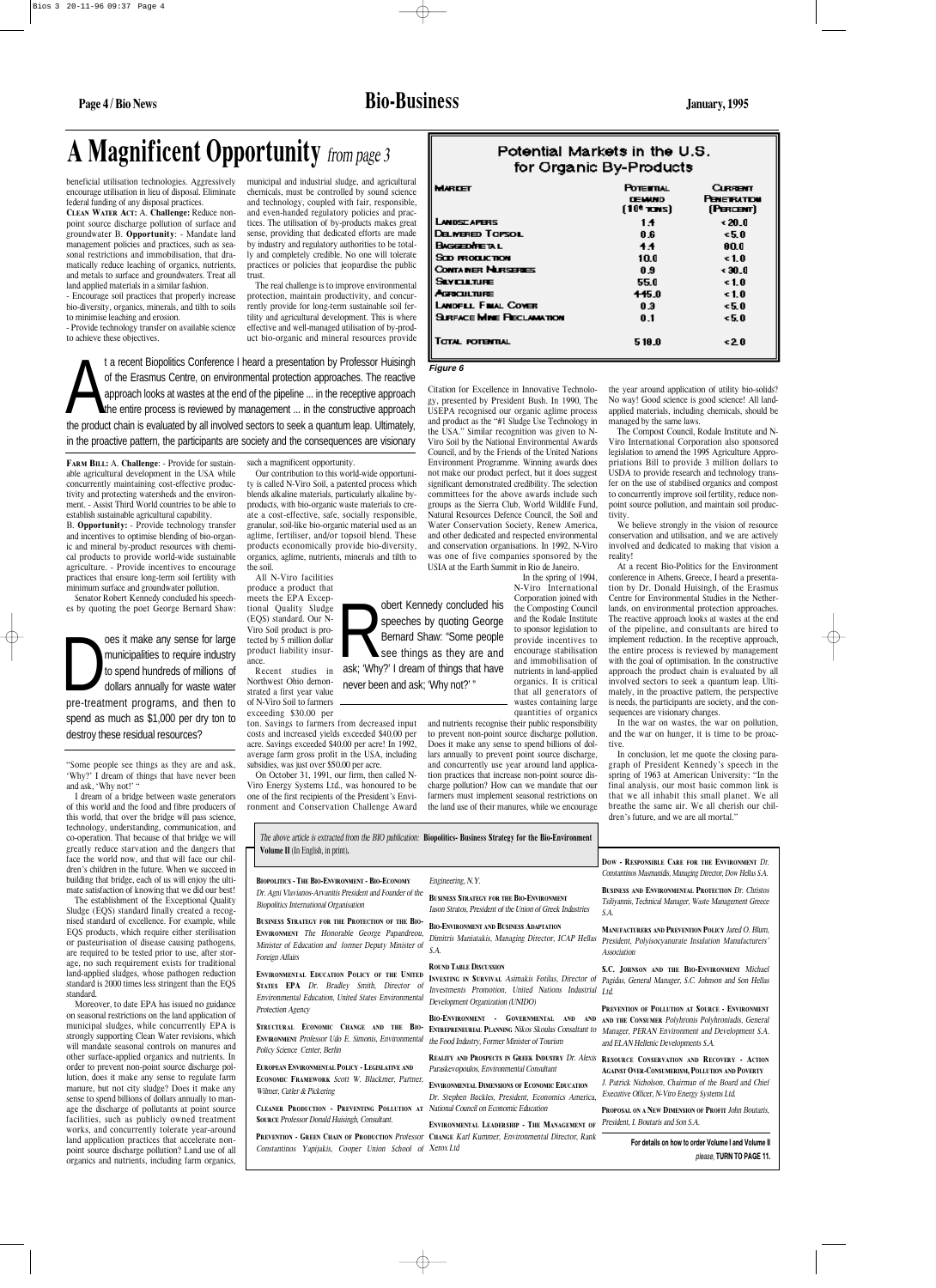**January, 1995 Bio-Diplomacy Page 5 / Bio News**

The means of the total in a rather<br>mean way; by using a<br>classical ancient myth with an envi-<br>ronmental theme. It refers to the crewould like to start off in a rather unconventional way; by using a classical ancient myth with an enviation of the universe, and comes from the poem Theogonia (Genesis of the World) by **Hesiod**. This is a free translation:

"Once upon a time there was the Earth, the wide-bosomed eternal support of everything; and there was Love, the most beautiful being among the Immortals, the one who affects the souls of Gods and humans, and erases logic from their minds. The Earth first gave birth to her equal, the star-filled Heaven and bound herself to him. From this union of love the kosmos (world) was born"

Kosmos, in Greek, comes from the

There is no ancient Greek scholar who would not refer frequently to the subject of the environment. **Heraklitos** expressed the basic ecological principle En apanta ine, that is, as we would say today, "In the environment everything is interconnected". **Hippocrates** wrote a book "On Atmosphere,Water and Land", relating human health to environmental factors. **Thucydides** gave us the basic criteria for aesthetics, but the one who first and foremost studied the environment was **Aristotle**.

nature<sup>'</sup>s processes: "Nature, as a good housekeeper, does not throw anything useful away " (the beginnings of recycling); "Nature does nothing in vain, and nothing uselessly"; "Nature acts as if she foresees the future".

Aristotle is well known mainly for his philosophic works, such as "Poetry", "Oratory", and the "Athenian Republic," among others. Even if he himself used to say that "Philosophy is an embellishment in happiness and an escape in unhappiness", his philosophic research makes up most of his work. He wrote over 400 books, of which 143 have survived over the centuries; a quarter of these relate to biological research. He wrote about the heavens, meteorology, plants and minerals, animal motion, respiration and reproduction, adolescence, old age and death. Aristotle regarded nature with won-

der, saying: Ouden anef fisseos gignete, "Nothing can be done without nature". He often used anthropomorphic terms to describe many of

## **Aristotle and the Bio-Environment** Cocupational Health and Safety Sector of the Ministry of Labour. She has given several lec-<br>Ministry of Labour. She has given several lec-



Aristotles' work in biology was

innovative and extensive. He studied

verb "to adorn". Thus the world, according to the myth, was an adornment, the product of love between the Earth and Heaven. The ancient Greek concept of the environment was that of a beautiful adornment. tures and seminars on environmental issues.

The battle we are waging today is<br>the battle for the human soul, and<br>its outcome will determine the<br>generated Let us as Euro the battle for the human soul, and its outcome will determine the survival of mankind. Let us as Europeans, remember that with our arrival in the Americas and Australia, a neverending process of decline started involving the ultimate death of hundreds of indigenous cultures, it is still taking place today. In Australia, every year at least one aboriginal language dies, taking to its grave a part of the legacy that the oldest traceable human culture, going back 30,000 years, offers us. What a loss for us, but also - what shame on us!

> and documented close to 500 species of animals, based on information collected from hunters, fishermen and travellers. He himself performed anatomical studies on at least 50 species. It is said that Alexander the Great financed Aristotles' research with considerable amounts of money, to show his gratitude to his old teacher and friend.

The philosopher, a native of Stagira, in the Chalkidiki area in northern Greece, was not only the first to gather information about various animal species, but also the first who attempted to classify animals scientifically.

He conceived of two major categories of animals; those "with blood", and those "without blood".These categories correspond exactly to the two animal taxa, subsequently described by Linnaeus in the 18th century (vertebrates and invertebrates).

It is worth mentioning some of the first ever biological observations made by Aristotle:

- the fertilisation of mollusks, re-discovered only in the 19th century,

- the function of the 4-chambered stomach of goats.

- the classification of dolphins as "cetaceans'' (a term still used today) and their distinction from fish

- the classification of fish in two major categories; bony fish and cartilaginous fish.

- the life-cycle of bees.

- the effect of climate and the environment on animal behaviour as well as bird and fish migration.

**Continued on page 10**

## **Bio-History**

**DR. EFSTATHIA VALIANTZA-AFTIA** is a leading consultant on environmental matters in Greece, currently with the Ministry of the Environment and Public Works. She has been head of the Athens Environmental Pollution

Control Project, and General Director of the Occupational Health and Safety Sector of the Ministry of Labour. She has given several lec-



 $\mathcal{L}$  Let us try now, in our time, to find a way of renewing that  $\mathcal{L}$  concent of politics. Let us raise our own as well as others' concept of politics. Let us raise our own as well as others' awareness of the fact that politics needn't necessarily be the art of the possible, most certainly not there, at least, where the term would imply the art of speculation, calculation, intrigue, behind-the-scenes deals and pragmatic manoeuvring, but rather, that they can also be the art of the impossible, namely, the art of improving ourselves and the world."

 $\zeta$   $\zeta$ <sup>In nature, all waste is food for the next cycle of life.<br>Only manking has succeeded in making</sup> Only mankind has succeeded in making products nobody wants."

Consider the recipe for survival that modern media provides: only if you are an arsonist, a murderer or even better (as in Bosnia) a mass-killer and war criminal, do you stand a chance of being listened to! Who has ever heard of the pre-Indo-European Livonians, who were once, about 2,000 years ago, the main peoples of Latvia, and whose language is dying before our eyes, and who survive in a couple of villages west of Riga?

 $\zeta$  We have less than 2,000 days to go before the the year 2,000 we have no time to waste"

 $\zeta \zeta$ Almost everything men have said best, they have said in Greek" (Hadrian in fictional memoirs)

This grim scenario indicates that we are on the brink of the collapse of our own civilisation. Is there any hope for us?

> $\mathcal{L}$  Someone would be considered a cultural ignoramus<br> $\mathcal{L}$  if he mistook Gothic for Baroque architecture. if he mistook Gothic for Baroque architecture, but no one would blame a novelist for confusing an oak tree with a beech tree...' DR JAN CEROVSKY

Hope is concealed - and not yet discovered - concealed in the endless suffering of 300 million Europeans who are liberating themselves from the Communist tyranny. We can only hope that their message is being understood and acted upon by the other part of Europe, the inexperienced Westerners. If they follow it, it will be in their own interests and this endless suffering will acquire a new, very positive future.

The transformation of people by Communist ideology, into mere tools of production deprived them of the right to their individual being, to their private lives, to their inner, spiritual

existence. Western society has not experienced a spiritual disaster of this magnitude, and is neither technically nor psychologically prepared to assist the post-Communist nations in the recovery of their human dignity and national pride.

In ecology, we observe a very curious paradox. The best values we possess are taken for granted and only if they are endangered do we try to do something about it. And at that precarious moment we ask ourselves; would it

ope is concealed - and not yet discovered -<br>concealed in the endless suffering of 300<br>million Europeans concealed in the endless suffering of 300 **n** million Europeans

not be better if we had prevented this from happening?

The same applies to the spiritual environment, to spiritual ecology. A European who experienced the Communist assault on his soul, on his basic spiritual values, on his linguistic, national and cultural environment, is acutely aware of the dangers his Western fellow-European might be facing within several generations. His experience provides the warning, it provides the definition of a spiritual environment, of spiritual ecology. Let us help him with the recovery of his wounded soul, to find a solution which would help us all.

The human tragedy of Bosnia is a result of negligence involving basic spiritual values, the basic principles of a true, human, spiritual ecology. It is negligence for which the Communist East and Capitalist West must share the blame. We must ask if the money and human effort invested in this conflict had been used to create a scholar's research centre to educate this continent in the field of human ecology, would not this world be far better than it is today? Would not peace be cheaper than this war, or any other war? And would it not be a good idea to reserve the first year of studies at such an institution for our top journalists, politi-

cians and diplomats?

# **Towards the Revival of the European Soul Quotes**



I have my own statement on human bio-ethics which was published about 15 years ago and I feel still applies:

"It is not one culture and language but the diversity of cultures and language which has the potential for unifying and saving the world. With full confidence, I claim that every culture and language conceals a unique value inherent in the community of the people who use it. Every culture and language is a remarkable artefact of indivisible human history, which deserves at least as much attention and affectionate care as the endangered species of the nonhuman world attract, without anyone

questioning their pragmatic purpose. For the same reason we should stop talking about language use and start thinking about language ethics and ecology. There is no treasure in the world which can buy back the cultures and languages lost to antiquity, yet much scholarship and money is devoted to this task. Most of all, however, there is, and there will be, no excuse for wasting the time and, perhaps, the bare chance for survival of future generations, as a result of our lack of care and love for Homo Sapiens, the most precious species of our universe."

Let the unprecedented suffering under the yoke of Communism, the suffering of three hundred million Europeans, let it become not just a warning for mankind, but also a program for its spiritual reviva, of spiritual ecology, a road, on which the barbarian and killer of the past and the technologist and civiliser of the present, will be transformed into the human being of the future, God's image on Earth.

(EXCERPTS FROM PRESIDENT HAVEL'S NEW YEAR MESSAGE TO THE CZECH PEOPLE, 1990)

DR. MICHAEL BRAUNGART, PRESIDENT, ENVIRONMENT RESEARCH AGENCY, GERMANY

 $\mathcal{L}$  We in the academic world are earnestly searching for the best kind of education for the poverty-stricker the best kind of education for the poverty-stricken human poor, who must gnaw away at tomorrow's food in order to survive today..."

"Poverty degrades not only those who suffer it, but also those who tolerate it...

PROFESSOR LIDUVINA SENORA

DR. GUNTER PAULI

H.E. MARIO CALDERON-RIVERA

"Humanity stands accountable for its good **and** its bad deeds''

DR FAYSAL TAG ELDIN ABU SHAMA

**PROFESSOR JIRI MARVAN** is the Ambassador of the Czech Republic to Greece. After graduating from Charles University in Prague and completing three years of research at

the Czech Academy of Sciences he spent almost 30 years teaching abroad. This experience brought him to over 100 universities in four continents.

He is the author of over 100 books and articles including scholarly topics, journalism and poetry.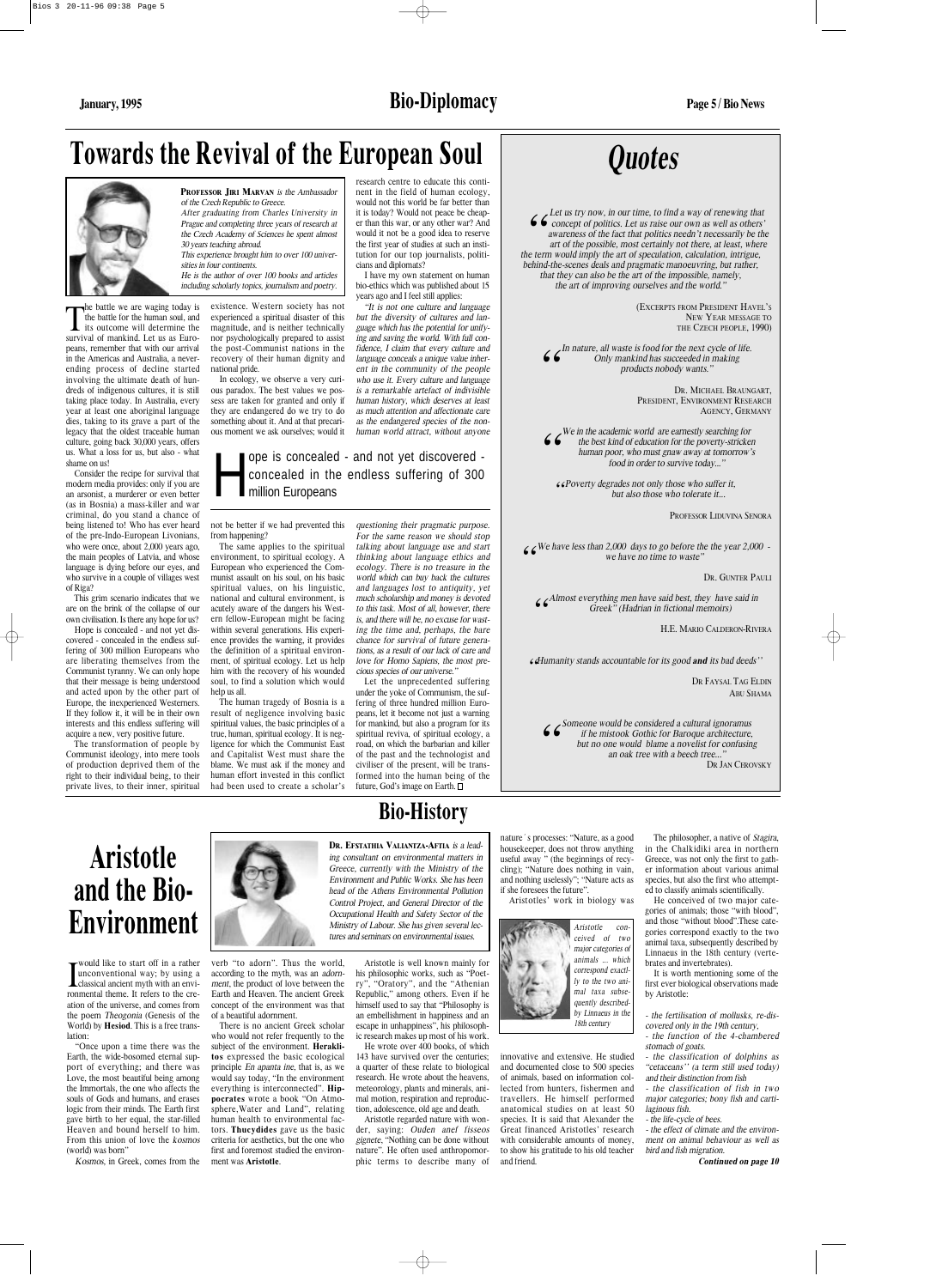**Page 6 / Bio News Bio-Policy**

The following paper was presented at the Biopolitics Hellenic-Indian cultural symposium, held in Athens on April 27, 1993. The symposium provided the opportunity to raise awareness of bio-environmental issues and to strengthen the bond between the two countries.

We are all becoming concerned with the<br>more concerned about Earth, soil, defor-<br>extation description and population problems health of the planet. The poor nations are more concerned about Earth, soil, deforestation, desertification and population problems. All these are inter-related and solutions cannot be seen as emanating from North or South - global solutions are necessary for our common future. There is a general collapse of the ecological base all over, but more so in the Northern industrialised countries with higher economic growth which is related to questions of equity and access to natural resources. Related also, are questions of disintegration of social systems and institutions, resulting in crime, violence and terrorism. All these are not isolated problems. Each, to some extent, is both a cause and a consequence of the others.

#### **POPULATION GROWTH AND FOOD SECURITY**

In 1950 the world population was 2.5 billion. In 1990 it had increased to 5.3 billion, a doubling of numbers in just 40 years. Population projections for the year 2000 is 6 billion, for 2025, 7.8 billion, and for 2050, 8.9 billion.

At what level will the world population stabilise and when? Dr. Nafis Sadik of UNFPA states that, "The world could be headed towards an eventual total of 14 billion. Of this, 12.5 billion, that is 90%, would be in the developing countries." Such numbers in the developing countries would mean that the majority of the world citizens would become non-European, non-Caucasian. Such a shift in the ethnic make-up of world population would have a profound impact on the geopolitics of the world.

The World Watch Institute points out that a world population of 12 billion plus is unlikely to materialise, for the simple reason that natural systems in many countries are already collapsing under existing population and consumption pressures. They believe that the world population can go no higher than 8 billion, if the world is to avoid massive deaths from starvation and disease.

Lester Brown warns that if the world remains on the 12 billion plus trajectory for much longer, population growth will be checked by epidemics such as malaria, cholera, and plague, in the only way nature knows how under these conditions.

Food security, however, is not only a question of population numbers. For even in the 80's when world population was less than 5 billion, there were already large scale deaths from starvation and disease. In spite of a surplus of global food output, the number of the absolute poor, even today, is more than a billion, and the World Bank estimates that this number is likely to increase further by nearly another 100 million in this decade.

> not for our greed. Shankaracharya pher of the 8th century, marvell lives run out, and yet we are unab insatiable urge for acquiring more

Indications are that the decade of the 90's will be grim. For instance, the annual growth of cereal production in developing countries is predicted to fall from the 3.8% produced in 1970-1985, to 2.6% in 1984-2000, as stated by the FAO. This will mean more food imports, more international debt, more destruction of forests and other natural resources and, of course, more poverty.

Achieving food security for all will mean increasing agricultural productivity, but above all, it will mean dealing with issues of equity regarding distribu-

**COLOMBIA** H.E. The Ambassador of Colombia Mr. M. Calderon Rivera **U.S.A.** Dr. B. Smith, Director, Environmental Education

**GREECE** Dr. A. Vlavianos-Arvanitis, Founding President, Biopolitics International Organisation • K.P. Kyriakopoulos, Chairman of the Board, Bauxites Parnasse Mining Co. • Professor G. Vlahos, former President, Academy of Athens

tion of energy, land, water and other resources, and the resolving of conflicts and dilemmas between North and South.

**OUR COMMON FUTURE? SOME NORTH-SOUTH DILEMMAS**

**U.S.A**. Professor N.A. Ashford, Massachusetts Institute of Technology (MIT) • Professor E.P. Gyftopoulos, MIT • P.F. Krogh, Dean, Georgetown University • Professor G. Pon-

tecorvo, Director, Columbia University

It is clear that the problem of food security is not because of the earth's capacity to feed world population (not with the present numbers) but of incomes, prices, subsidies and other mechanisms of access and control regarding trade; of capitalist's intensive strategies of development which ignored the poor; of frequent ecological and human disasters subsequent to many large projects, often causing unprecedented financial waste and displacement of people. Plentitude co-exists with near starvation diets in different parts of the world.

**BELGIUM** Dr. R. van Essche, Director, Scientific and Regulatory Affairs for the EU

**GREECE** Dr. A. Vlavianos-Arvanitis, Founding President, Biopolitics International Organisation • H.E. Ambassador

A. Exarchos, Member of the Board, Leventis Foundation • Professor C. Sekeris, Director, National Research Council

The Xochicall Foundation in Mexico estimated that in order to put 2200 k/cal of food on the table, it requires 19,000 k/cal to be used. As Manfred Max-Neef of the Dag Hammarskjold Foundation points out, "the fact that such situations are considered to be positive is, undoubtedly, a conceptual aberration." Such conceptual aberrations raise the question of consumption patterns and life styles.

**(I.U.B.E.): ALGERIA** H.E. the Ambassador of Algeria Mr. H. M. **Louhibi**<br>Louhibi

The Gulf crisis may be an example of other conflicts to come, of North-South confrontations related to the use and sharing of resources, including energy and food; sharing responsibilities regarding global pollution, global warming, bio-diversity and genetic erosion and intellectual property rights, etc. Most of the world's bio-diversity centres are in the developing countries. Severe genetic erosion has taken place as a result of the commercialisation of agriculture and forestry. In an unequal world, how does one pay for indigenous knowledge and technology, and how does one protect their intellectual property rights?

The average per capita consumption of materials and energy is almost 40 times greater in the North than in the less developed countries, sometimes as much as 1:100.3 This is an indication of the thoughtless exploitation of natural resources.

**DENMARK** B.N. Olsen, Chairman, Committee on Energy, æ Storstroms AMT

**EGYPT** Professor A.E. Hillal Dessouki, Director, Center Zamberletti, Rector, Centro di Sviluppo Dell'Area Mediterranea for Political Research and Studies, Cairo University • Professor H.I.S. Ebied, Vice-President, Cairo University • H.E.

NETHERLANDS Professor D. Huisingh, Erasmus Center of Professor A.M. Hamad, University of Assiut • Professor S. Ghabthe Ambassador of the Arab Republic of Egypt Mr. A. El-Zant • If the concept of global sustainability is to be

• Dr. D.J. Chivers, University of Cambridge • Professor R. Oesterreich, Member of the Board, TRIALOG • Professor E. and Technology • Dr. B. Tayabas, President, University of Manila **GERMANY** Professor K. Gottstein, Director, Max-Planck Gesellschaft • Dr. C. Leipert, Science Center Berlin • P. Niesslbeck, President, BioConsult, President, VDBiol • Dr. J. Project Director, Eulogio "Amang" Rodriguez Institute of Science Taubert, University of Weimar • G. Winter, Chairman, B.A.U.M. • D. Pasia, Executive Director, Philippine Aquatic and Marinelife

bour, Dept. of Natural Resources, Inst. of African Research and Studies, Cairo University • Professor Kassas, Faculty of Science, achieved and the idea of 'our common future' taken seriously, then one must question the present levels of material consumption of non-renewable resources by the rich industrialised countries.

At the root of the problem is the greed of man. Gandhi said that We have enough for our needs but

possessions. If the industrialised countries c

# **Population Growth, F Security and Equit**



#### **TRUSTEES**

**GERMANY** Professor E.U. von Weizsaecker, Director, Institute for European Environmental Policy

> **JAPAN** H.E. the Ambassador of Japan Mr. K. Kaneko • H. Yamazaki, Soka Gakkai International

**KENYA Dr. E. W. Mwagiru, Director, Ministry of Envi**ronment • N. Mwaniki, Agriconsult Ltd.

**MOROCCO** H.E. the Ambassador of Morocco Mr. A. Laab

**ISRAEL** M. Gabay, Civil Service Commissioner, Former  $\Rightarrow$ Director General Ministry of Justice

**JAPAN** Professor J. Kondo, President, Science Council of Japan

**RUSSIA** Professor P. Sarkisov, Rector, Mendeleev University of Chemical Technology

**SINGAPORE** Professor T. Seong Chee, Institute of Southeastern Asian Studies

**GHANA** M. Awua-Asamoa, Secretary General, WFUNA • **GREECE** Professor M. Farantos, University of Athens • Dr. N. Katsaros, Special Secretary of the Ministry of Nations Association • Professor Z. Grzonka, Rector, University Industry, Vice-President of the Hellenic Chemical Society • Pro- of Gdansk • Dr. J. Haber, Vice-Chairman of the Board, UNA Conservationists

**SWEDEN** H.E. Ambassador Kai Falkman, General Consul of Sweden in Istanbul

**TURKEY** Professor R. Keles, Director, Center for Environmental Studies, Ankara University

**U.K**. The Right Honourable Lord Ennals, Member, House of Lords

Professor P. Krzyzanowski, Ministry of Environmental Protec-Dean, Technical University of Karadeniz Metropolitan of Ephessos Mr. Chrisostom O. Karakulluku, Mechanical Engineer and A. Kence, Chairman, Dept. of Biology, University • Professor Y. Ors, Ankara U

**RUSSIA** N. Avdeeva, National Center for Human Sciences tor, University of Ankara Samsunlu, Istanbul Technical University •

#### **DIRECTORS**

**BELGIUM** M. Wathelet, Deputy Prime-Minister and Minister of Justice Harre, University of Oxford

**CZECH REPUBLIC** Dr. J. Stoklasa, Chairman of the Commission, Academy of Sciences

Kincses • Dr. G. Kollmann, Advisor, Ministry of Health Laboratory, Moscow State University • Dr. E. Filipova, National **INDIA** Dr. A. Gandhi, Author • Dr. D. Ramamurthy, the Russian Federation • Professor L. Goldin, Academy of Sci- Education • Professor S. Chorover, MIT • Center for Human Studies • Professor I. Frolov, Member, Academy of Russia • V. Gerasimov, Member of the Supreme Soviet of ences of Russia, Member, GOSCO • Dr. B. Gontarev, Rector, Bank • Dr. A. Cortese, Executive Direc Academy of World Civilizations • N.S. Grigorjeva, Director of the mental Consulting • Professor C.A. Davos, Women's Research and Education Institute, International

of Berlin

**HUNGARY** Professor G. Bora, Vice-Rector, Budapest Economic University

Environmental Studies

- **NIGERIA** T. Uwechue, Barrister-at-Law
- **PHILIPPINES** Dr. L.R. Senora, Executive Secretary, United Cairo University Professor E.G. Yoakim, University of Assiut Nations Association
- **POLAND** Professor J.W. Dobrowolski, Science Secretary, Committee for Public Health Protection
- **PORTUGAL** Professor A.M. de Sousa Otto, Director, Ministry of Industry and Commerce

Institute for the Environment and Society, Science Center Director, Institute of Landscape Ecology Czechoslovak Academy School, The Hebrew University of Jerusalem • Dr. E. Yapou, Sec-Manuilova, Member of the Russian Academ Czech Republic Professor D. Blaskovic, Vice President, and Limnological Research Ltd. • Professor B. Kimor, Faculty of Deputy Chief, State Committee of Science and Technology • Pro- Association • Professor A.O. Klein, Bra Golik, Head, Marine Geology Department, Israel Oceanographic ulty of Biology, Moscow State University • Y. Karabasov, American Studies at Concord • J. Horvat **ITALY** M. Guttieres, President, International Juridical Relations of the International Women's Center • Dr. A. Momd- the Board and President, JP Industries Organization for Environment and Development • G. jan, Vice-President, Academy of Creative Endeavors, President, Media Specialist • R. Shaw, Esq., Healy a **MEXICO** H.E. the Ambassador of Mexico Mr. H. Gutier- Sheviakov, Specialist, State Committee of Education • A. Shlikov, Women's Center. • V. Grishin, Head of the Information Departfessor S. Kolesnikov, President, Eastern- Siberia Branch, Russian Grace Bishop Methodios of Boston, Gre fessor T. Matveeva, Director of the Department of International Papagiannis, Boston University • Dr. J. Psa International Women's Center • P. Negnov, National Center for H.E. Metropolitan of New Jersey Mr. S Human Sciences • A.V. Oleskin, Research Scientist, Department Archdiocese of North and South America of Biology, Moscow State University • Dr. M.V. Provotorov, President, American-Hellenic Alliance • Medical Institute of Russia • Professor V. Samuilov, Director, Lynn University Center for Education in Biotechnology, Moscow State University • Professor O.P. Schepin, Director, Academy of Medicine • Dr. O. Dep. Chief of Section, State Committee of Science and Technolo-

gy • Dr. N. Shulenina, Philosophy Department, Lomonosov Uni- grade • Dr. V. Pavlovic, Director, ECO versity, Moscow • V. Souponitski, General Director, Consortium Milovanovic, University of Belgrade EcoAqua • Professor V. Zinchenco, National Center for Human

NETHERLANDS B. Ten Brink, Tidal Waters Division • A. Ten Houten, National Advisory Council for Environ-Sciences

II • Professor M. Despax, President Honoraire de l'Uni- mental Research • W. Van Oyen, Ministry of the Environment •

**RUSSIA** Professor M. Manakov, Institute of Food Sub-

stances, Academy of Sciences of Russia • Professor A.

Rubin, Moscow State University

Department, NEPA

**SRI LANKA** K. Fernando, Secretary General, United

Nations Association

**I** Fo

SRI LANKA Dr. H. Karunaratne, tive Committee, United Nations A **SUDAN** H.E. The Ambassador Mohamed Abbas, Ministry of Fore **SWEDEN** L. Forsberg, Director, DI **SWITZERLAND Dr. P. Kalantzis, E.** Alusuisse Lonza Holding Ltd. **THAILAND K. Jalal, Div. Chief of** ments and Environment, ESCAP

**TURKEY** H.E. Ambassador G. Ak sentation of Turkey in Genev

Saat "ioglu, President, Middle East Techn sor G. Saglamer, Istanbul Technical Un

versity • D. Watts, Dean, Hull University

|--|--|--|--|

Division, U.S. Environmental Protection Agency **YUGOSLAVIA** Professor A. Miletic, University of Belgrade

> **U.K**. W. J. Cairns, Chairman, W.J. • Sir B. Cartledge, Principal, Linac

U.S.A. Dr. J.S. Bailey, President, the Greece • T. P. Benjamin, Allian

Health, UCLA • P. M. Ebinger, Associate

**In addition to the B.I.O. Trustees and Directors, the following decision-makers serve as Founding Members of the B.I.O. - International University for the Bio-Environment**

**U.K.** Professor A.A. Brennan, University of Stirling

d'Affaires, Embassy of Argentina

**AUSTRALIA** Professor S. Boyden, Australian National University

> **YUGOSLAVIA** D. Kanazir, Presiden Sciences and Arts • Professor M.

**AUSTRIA** Professor A. Moser, Institut fur Biotechnologie Professor F.A. Lints, Catholic University of Louvain • C. Rassen- ber, Academy of Athens fosse, SmithKline Biologicals • Professor C. Susanne, Dean, Faculty of Sciences, VRIJE Universiteit

> **SPAIN** F. T. Garcia, Rector, University of Valladolid • M. Advisor on International and Public Re Palacios Alonso M.P., Diputado for Asturias, Congreso H.E. Ambassador Panayotis Economou

S run out, and yet we are un<br>more worldly possessions.' hankaracharya, a Hindu philosopher of the 8th century marvelled: 'Time run out, and yet we are unable to overcome our insatiable urge for acqu

**BERMUDA** Dr. A. H. Knap, Director, Bermuda Biological Station for Research

**BULGARIA** Professor B. Sendov, President, Bulgarian Academy of Sciences H

**CANADA** Dr. C.D. Levings, West Vancouver Laboratory **CHINA** Chunyu Liu, Deputy Director, Pollution Control

Barajas

GERMANY Professor U.E. Simonis, Director, International sador of the Czech Republic Mr. Jan Lajka • Dr. V. Mejstrik, ronment • Professor D.W. Weiss, Chairman, Hadassah Medical of the Presidium, Academy of Creative Endeavor Vice President, United Nations Association • H.E. the Ambas- • Dr. A. Pruginin, Deputy Director General, Ministry of the Envi- Academy of Medical Sciences • Professor A. Kurbatov, Member cese of North and South America • P

of Sciences

**ESTONIA** Dr. J. Kiili, Tallinn Pedagogical Institute **ETHIOPIA** H.E. the Ambassador of Ethiopia Mr. Kassegn Feleke

**FRANCE** Professor E.E. Creppy, University of Bordeaux

versite des Sciences Sociales • J. Hartland, Secretary, Committee J. Vinkeles Melchers, Netherlands Consulate General in Hong on Social, Health and Family Affairs, Council of Europe • G. Mar- Kong

tin, Ingenieur IAN, Agronome Consultant

Colombia H.E. the Ambassador of Colombia Mr. E. •H.E. the Ambassador of Israel Mr. M. Gilboa • Professor A. ment of the President of Russia • Professor M. Gusev, Dean, Fac- Forbes, Chairman, Walden Earthcare N. Jerusalem • Professor L. Fishelson, University of Tel Aviv

Czechoslovak Academy of Sciences • Professor J. Cuth, Agricultural Engineering, Israel Institute of Technology

B. Kwami Kuma, Honorary President, WFUNA

ARGENTINA R. Martin Saravia, Councellor and Charge University • Professor J. Papaioannou, Athens Center of Ekistics • Philosophy, Jagellonian University • S. Radwan, Zoology and **BELGIUM** P. van Donkelaar, GreenTech Research • Dr. H. • Professor A.G. Tsopanakis, Member, Academy of Athens • Dr. Hanquet, Senator • Dr. S. Klein, President, SIRMCE • G. Vayianos, Lawyer and Priest • Professor J. Xanthakis, Memfessor P. Livadaras, University of Athens, and President, "Parnas-Biology, University of Patras • Professor A. Mousoulos, Member, Korzeniewski, Institute of Oceanography, Gdansk University • Academy of Athens • Professor E.A. Moutsopoulos, Member, Academy of Athens • Professor V. Papadias, National Technical tion and Natural Resources • K. Kwasniewicz, Institute of English University of Cukurova • Professor C. Ger Dr. P. Psomopoulos, President, Athens Center of Ekistics • N. Hydrobiology Department, Agricultural Academy in Lublin Scoulas, former Minister of Tourism • Professor S. Troianos, University of Athens • C. Tsagarakis, Plant Geneticist, Specialist on Agricultural Development. • Dr. A. Tsichrintzis, Attorney-at-Law

• Professor M. Simai, Member, Hungarian Academy of Sci-

ences

Marine Products Export Development Authority **IRELAND** I. Khodaei, Royal College of Surgeons

**ISRAEL** Professor E. Aphek, Seminary of Judaic Studies,

retary General, United Nations Association

**LATVIA** Dr. N. Zemvaldis, Latvian Physicians Association rez Vega

**PERU** H.E. the Ambassador of Peru Mr. E. de Habish

**POLAND** C. Baranowski, International Class Afloat Foun-

sos" Cultural Society • Professor G.M. Maniatis, Department of and Environmental Energy Action, "BIOSKALA" • Professor K. dation • P. Graniewski, General Secretary, United Poland • E. Kamienski, Director, Center for Building, Biology

**PORTUGAL** F.M.S. Lopes Figueira, Director, Commission

for Planning for the Region of Alentejo **ROMANIA** Dr. P. E. Mihnea, Romanian Institute for

Marine Research

**HUNGARY** H.E. the Ambassador of Hungary Mr. L. L.P. Bueva, Moscow State University • Dr. A. Egorov, Head of • Dr. A. Belkovsky, Member of the Academy • Professor

**PHILIPPINES** Professor M. Fortes, Marine Science Institute, University of the Philippines • Dr. G.G. Gatchalian, de los Diputados

**SENEGAL** M. Mbodj, Director, Ministry of Rural Development

the School of Foreign Service, Georgeto

O.L. Carmona

Dr. A. Vlavianos-Arvanitis; M

**VENEZUELA** H.E. the Ambassad

#### **GREEK COMMITTEE:**

Grafakos; A. Lagarias; N. Kouvaras

## P lentitude co-exists with nearstarvation in different parts of the world

### **B.I.O. SUPPORTERS AND FRIENDS**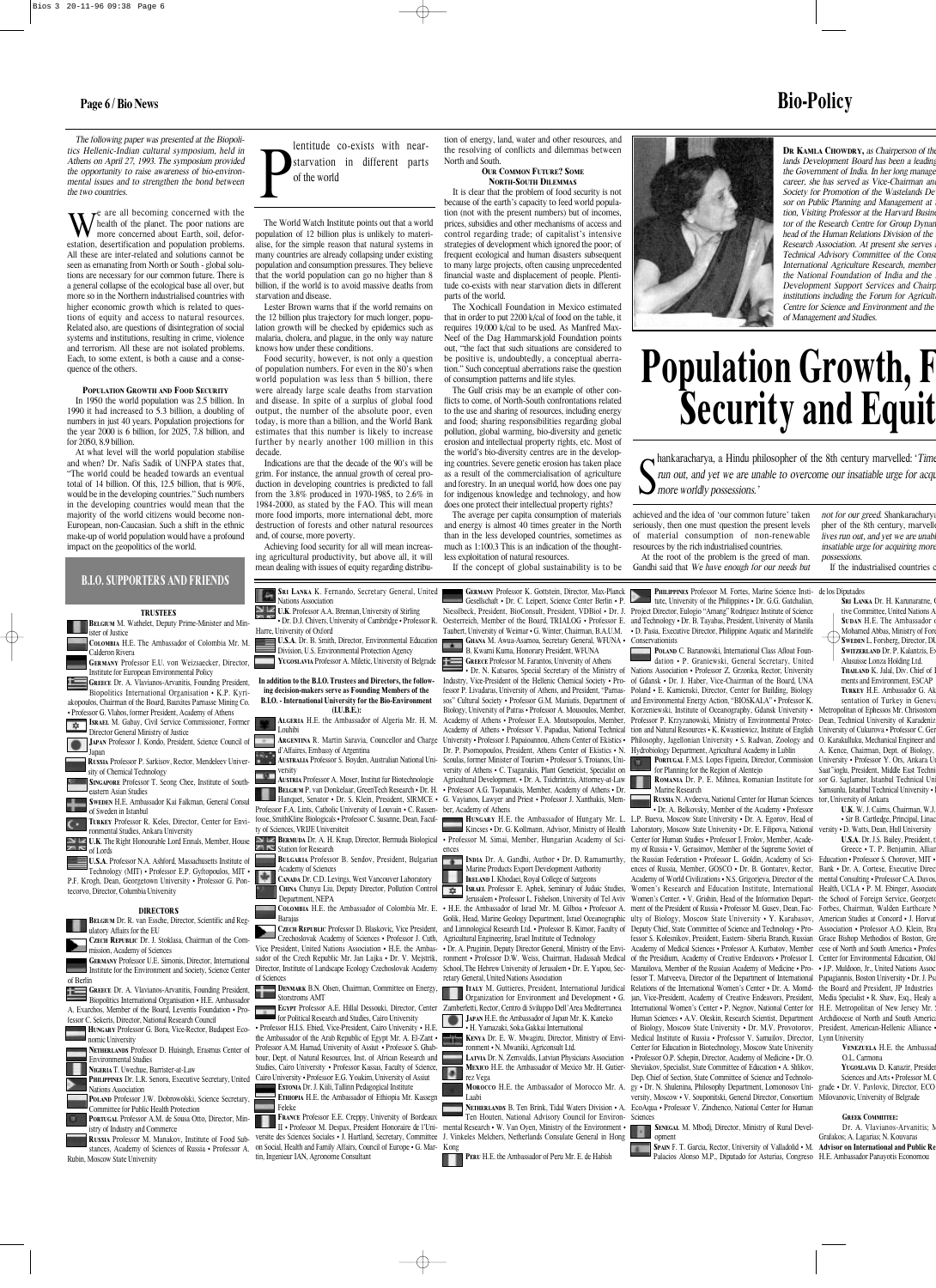### **Bio-Policy Page 7 / Bio News**

t levels ewable of man. eds but

' taken not for our greed. Shankaracharya, a Hindu philosopher of the 8th century, marvelled: Time flies, our lives run out, and yet we are unable to overcome our insatiable urge for acquiring more and more worldly possessions.

If the industrialised countries continue with their

consumption patterns and lifestyles, then there is no escape from an unequal and divided world, the coexistence of glut and famine, and the inescapable conflicts between North and South. The Third World countries are unfavourably placed in the world economic systems and individually they are powerless to influence these processes and institutions. Julius Nyere, the Chairman of the South Commission, emphasised that, only when the South learned to speak with a united voice vis-a-vis the North, chances of economic growth will exist for them. It is imperative that the international economic order assists rather than hinders their efforts.

After a decade of declining economical and environmental conditions, the countries of the South have been unable to cope with their population growth, problems of poverty, and resource degradation, setting in motion a downward spiral of even greater poverty. The countries of the South are at a dangerous crossroads.

The debt situation in many of the developing countries has become a matter of serious concern and requires urgent action. Since 1984, the developing countries have been transferring money to the developed countries, a net negative transfer of repayments in excess of new lending. The amount of this transfer was over US\$ 50 billion in 1988. By 1990, Third World debt had reached US\$ 1.2 trillion. The cost of servicing this debt in 1990 was US \$140 billion, a burden that has contributed to a reversal of the traditional capital flow from rich countries to poor ones. Developing countries are not only unable to invest in their future but are forced to spend inordinate sums on debts which has led many developing countries to sell their forests and opt for intensive cash crops, causing soil degradation and jeopardising their long-term future.

The developing countries find that access to the markets of the North have become more restrictive. If economic development of poor countries is to progress, the international economic order must become more fair and equitable. The reality of UNC-

TAD and GATT is that it is heavily tilted in favour of the already rich countries.

The economic development of the USA in the nineteenth century was largely financed by European investments. Likewise the rebuilding of post-war Europe was because of the large scale capital infusion due to the Marshall Plan. In general, however, the attitude to investing in the developing countries of the South is different.

The aid provided by several countries is often

linked to the purchase of goods and services, essentially a form of export promotion. With the investment requirements of Eastern European countries and of the ex-USSR countries, there is likely to be a major shift of financial aid from Third World countries to Eastern Europe.

nce Instiiatchalian, of Science of Manila Mar<del>i</del>nelife oat Founy, United **Jniversity** ard, UNA g, Biology ofessor K.

Many of the developing countries gained independence only 30 to 40 years ago, they have had to restructure their economic policies and institutions to domestic needs and national interests, their achievements have not been bad. Mehbub Ul Haq, argues that, "Developing countries have achieved in the last 30 years the kind of real progress that it took industrial countries nearly a century to accomplish." Even with limited aid and international co-operation, the countries of the South have made significant improvements in the human development index.

blogy and O. Karakulluku, Mechanical Engineer and Industrialist • Professor blin ommission

titute for sor G. Saglamer, Istanbul Technical University • Professor A. n Sciences tor, University of Ankara University • Professor Y. Ors, Ankara University • Professor O. Samsunlu, Istanbul Technical University • Professor N. Serin, Rec-

 Soviet of ny of Sci- Education • Professor S. Chorover, MIT • J.P. Clones, The World l, Rector, Bank • Dr. A. Cortese, Executive Director, Strategic Environctor of the mental Consulting • Professor C.A. Davos, Dean, School of Public rnational Health, UCLA • P. M. Ebinger, Associate Dean and Director of **U.S.A**. Dr. J.S. Bailey, President, the American College of Greece • T. P. Benjamin, Alliance for Environmental **EQUITY**

If the world is to survive the great division

Athens • Professor V. Papageorgiou, Aristotle University of Thessaloniki • Professor T. Papaioannou, Department of Department of Agricultural Engineering, Aristotelian University of Thessaloniki • Professor K. Sakarellos, Vice-Rector, University of Ioannina • A. Samaras, Architect • Professor S.A. Sarantidis, University of Piraeus • Professor K. Sifniotis, Department of Economics, Pantion University of Athens • Professor M. Tiverios, between rich and poor countries and also the great division between men and women, must diminish.

The prospects of equity are not too optimistic. And yet, unless man changes radically, 'our common future' will remain merely a slogan.

By 2025, the world population will be around 8 billion and 90% of it will be in the developing countries. Millions are likely to emigrate, largely illegally, raising prickly questions of territorial boundaries and immigration policies. The pressure from poor and populated countries to move into 'empty' spaces of other continents would be painfully high. National sovereignty will be questioned concerning immigration laws, of different quotas for different countries, etc. With the increase of illegal immigrants on the rise, attacks and violence has been increasing. As the report of the Club of Rome asks: "Can we envisage a future world with a ghetto of rich nations, armed with sophisticated weapons to protect themselves against the hordes of hungry, uneducated, unemployed and very angry people outside?" It seems that the concept of national sovereignty will have to be clarified and made more humane and just in this interdependent world.

Race is the leading factor in the location of hazardous waste facilities, 40% of the nation's estimated commercial landfills are located in Black and Hispanic communities. In the USA, in October 1991, the 'coloured' people organised the first National People of Colour Environmental Leadership Summit Meeting in Washington, they showed that industrialisation and development has left a trail of environmental horrors with catastrophic consequences for them.

As Julius Nyere, Chairman of the South Commission has pointed out, "Commitment to democratic values, respect for fundamental rights, particularly the right to dissent, fair treatment for minorities and, concern for the poor and underprivileged, all these increase the South's chances of securing a new world order."

Saat lioglu, President, Middle East Technical University • Profes- Protection Authority **BELGIUM** G. Strongylis, Astrophysicist, Commission of the European Communities, DG XI, Belgium

• Sir B. Cartledge, Principal, Linacre College, Oxford Uni- UNESCO National Commission **BOTSWANA** The Honorable P.H.K. Kedikilwe, Minister of  $\parallel \mathbf{\hat{x}} \parallel$  **ISRAEL** Dr Stefan Rokeam, Hebrew University of Jerusalem Commerce and Industry • P.V. Sephuma, Chairman of the

# **n Growth, Food y and Equity**

**DR KAMLA CHOWDRY,** as Chairperson of the National Wasteands Development Board has been a leading policy maker in he Government of India. In her long managerial and academic career, she has served as Vice-Chairman and Director of the Society for Promotion of the Wastelands Development, Advior on Public Planning and Management at the Ford Foundation, Visiting Professor at the Harvard Business School, Direcor of the Research Centre for Group Dynamics, ATIRA, and head of the Human Relations Division of the Textile Industry's Research Association. At present she serves as member of the Technical Advisory Committee of the Consultative Group of International Agriculture Research, member of the Board of he National Foundation of India and the Aga Khan Rural Development Support Services and Chairperson of several institutions including the Forum for Agriculture Research, the Centre for Science and Environment and the All India Council of Management and Studies.

> **BULGARIA** Professor Zakhary Zakhariev, Politologist, Economist, Member, Polish Academy of Sciences POLAND Dr. J C. Chojnacki, Department of Marine Ecology, University of Agriculture • Dr. J. Pajestka.

de los Diputados

.

**SRI LANKA** Dr. H. Karunaratne, Chairman of the Execu-

tive Committee, United Nations Association

Mohamed Abbas, Ministry of Foreign Affairs **SWEDEN** L. Forsberg, Director, DUNI AB, Halmstad **SWITZERLAND** Dr. P. Kalantzis, Executive Vice-President,

Alusuisse Lonza Holding Ltd.

**THAILAND** K. Jalal, Div. Chief of Industry, Human Settle-

 Professor . Head of , National versity • D. Watts, Dean, Hull University er, Acade- **U.K**. W. J. Cairns, Chairman, W.J. Cairns and Partners

ments and Environment, ESCAP

**TURKEY** H.E. Ambassador G. Aktan, Permanent Repre-

A. Kence, Chairman, Dept. of Biology, Middle East Technical

**RUSSIA** Y. Korolev, Institute for Legislation and Comparative Law • Professor I. Parkhomenko, Department of Biophysics, Faculty of Biology, Moscow State University • Professor A. Shishkin, Head of Laboratory, St. Petersburg Technological University

• Dr. M. A. Bhatti, Research Director, Pakistan Council of

**SUDAN** H.E. The Ambassador of Sudan Mr. Tagelsir Trustees: His Grace Bishop Methodios; R. Shaw, Esq.; Professor G. Pontecorvo; Dean P. Krogh; Professor N. Ashford; Professor Mathematics, University of Ioannina • Professor D. Roupakias, E. Gyftopoulos; A. Arvanitis; K. Pappas; P. Kourides, Esq.

|                  | rnational Health, UCLA • P. M. Ebinger, Associate Dean and Director of National Institute for Renewable Natural Resources and                                                    |        |                                                                     | <b>ITALY</b> Professor E. Barbieri Masini, Gregorian                                                    | <b>SEYCHELLES</b> P. Pillay, Principal Secretary, National          |
|------------------|----------------------------------------------------------------------------------------------------------------------------------------------------------------------------------|--------|---------------------------------------------------------------------|---------------------------------------------------------------------------------------------------------|---------------------------------------------------------------------|
|                  | n Depart- the School of Foreign Service, Georgetown University • J. M. Environment                                                                                               |        |                                                                     | University of Rome • Professor A. Salam, Director,                                                      | UNESCO Commission, Ministry of Education                            |
|                  | Dean, Fac- Forbes, Chairman, Walden Earthcare Network & Center for                                                                                                               |        | <b>CROATIA</b> S. Dragojevic, Culturologist, Institute for          | International Centre for Theoretical Physics, Trieste • C. Walter, ■                                    | <b>SPAIN</b> M. Lopez-Fuchet, Head, International Relations         |
|                  | arabasov, American Studies at Concord • J. Horvath, Esq., United Nations                                                                                                         |        | Development of International Relations                              | Ministry of the Environment                                                                             | Department, Corporation of Madrid •                                 |
|                  | pgy • Pro- Association • Professor A.O. Klein, Brandeis University • His                                                                                                         |        | CUBA H. Serrano Mendez, Vice President, National                    | JORDAN Professor T. S. Akasheh, Director of                                                             | SUDAN Professor F. Tageldin<br>Abushama,                            |
|                  | 1, Russian Grace Bishop Methodios of Boston, Greek Orthodox Archdio-                                                                                                             |        | Commission for the Protection of the Environment                    | Environment Sector, Higher Council for Science and                                                      | Director, National Centre for Research • Dr. M. Bashir              |
|                  | Member cese of North and South America • Professor T.J. Mills, Director,                                                                                                         |        | <b>CYPRUS</b> M. A. Triantafyllides, Attorney-General of the        | Technology                                                                                              | Nimir, Sudanese Environment Consultants Society                     |
|                  | rofessor I. Center for Environmental Education, Oklahoma State University                                                                                                        |        | Republic                                                            | KENYA P.M. Aura, Civil Servant, Kenya National <b>TANZANIA</b> The Honourable A.S. Mankinda, Government |                                                                     |
|                  | ine • Pro- • J.P. Muldoon, Jr., United Nations Association • Professor M.D.                                                                                                      |        | С <b>ZECH</b> Dr. D. Adamcova, Academy of Sciences, Republic        | Commision for UNESCO . C.J. Chacha-Ogwe, Civil                                                          | <b>THAILAND R. Karim, Chief of Environmental Section,</b>           |
|                  | ernational Papagiannis, Boston University • Dr. J. Psarouthakis, Chairman of                                                                                                     |        | Council of International Cooperation                                | Servant, Kenya National Commission for UNESCO $\cdot$ W.                                                | <b>IHE Division</b>                                                 |
|                  | A. Momd- the Board and President, JP Industries S.A. • Dr. D. Shapiro, $\Box$                                                                                                    |        | ECUADOR Dr. F. Chamorro Garces, Permanent                           | Maathai, Consultant, Environment GreenBelt Movement                                                     | NETHERLANDS W. van Dieren, Director, I.M.S.A.,                      |
|                  | President, Media Specialist • R. Shaw, Esq., Healy and Baillie, New York •                                                                                                       |        | Secretariat, National Commission for UNESCO                         | <b>KUWAIT</b> Professor R. Halwagy, Department of Botany                                                | Emmastraat                                                          |
|                  | Center for H.E. Metropolitan of New Jersey Mr. Silas, Greek Orthodox                                                                                                             |        | <b>EGYPt</b> Professor S. Ashour Ahmed, Department of Plant         | and Microbiology, University of Kuwait                                                                  | <b>TURKEY G. Tuna, Department of International Relations,</b>       |
|                  | epartment Archdiocese of North and South America • Dr. D.R. Weinberg,                                                                                                            |        | Protection, Faculty of Agriculture, Assiut University               | LATVIA D. Ivans, Politician, Member of the Latvian                                                      | <b>Bilkent University</b>                                           |
|                  | ovotorov, President, American-Hellenic Alliance • Dr. J. Xanthopoulos,                                                                                                           |        | ETHIOPIA Dr. A. Haribou, Ingenieur Agronome, Senior                 | National Commission for UNESCO                                                                          | <b>EXECUTE:</b> U.K. Professor G.V.R. Born, Director of the William |
|                  | Director, Lynn University                                                                                                                                                        |        | Project Analyst, UN Economic Commission for Africa                  | LEBANON Dr. H. Nashabt, Dean of Education and                                                           | <b>EXILES</b> Harvey Research Institute • Dr H.P. Livas             |
| University ∎     | VENEZUELA H.E. the Ambassador of Venezuela Mrs.                                                                                                                                  |        | <b>FRANCE P.</b> Piganiol, former Member of the Government          | Secretary General, Lebanese National Commission for                                                     | <b>U.S.A.</b> S. Buckles, National Council on Economic              |
| $e \cdot Dr. O.$ | O.L. Carmona                                                                                                                                                                     | $\sim$ | <b>GREECE Professor S. Alahiotis, Department of Biology, UNESCO</b> |                                                                                                         | Education • Dr. A. Cortese, Executive Director                      |
| . Shlikov,       | YUGOSLAVIA D. Kanazir, President, Serbian Academy of                                                                                                                             |        | University of Patra • Professor T. Alifakiotis, President,          | LITHUANIA Professor L. Kairiukstis, Member, Academy                                                     | • Dr. B. Frank, U.S. Environmental Protection Agency                |
| Fechnolo-        | Sciences and Arts • Professor M. Gasic, University of Bel-                                                                                                                       |        | Department of Agricultural Engineering, Aristotelian University     | of Sciences, Lithuanian Forest Research Institute • Dr. E.                                              | • J. Harris • J. M. Kelly, Wildlife Habitat Enhancement Council     |
| osov Uni-        | grade · Dr. V. Pavlovic, Director, ECO Center · Professor G. of Thessaloniki · Professor M. Haritou-Fatourou, Faculty of Riepsas, Forester, Lithuanian Forest Research Institute |        |                                                                     |                                                                                                         | • J. Padalino, Pocono Environmental Education Centre                |
|                  | pnsortium Milovanovic, University of Belgrade                                                                                                                                    |        | Philosophy, Aristotelian University of Thessaloniki • Professor S.  | <b>MAURITIUS</b> Dr. M. Koenig, Microbiologist, Friends of the                                          | • Dr. M. Simon, President, MathPower • Dr. B. Smith, U.S.           |
| or Human         |                                                                                                                                                                                  |        | Hatziviannis, Section of Pathology, University of Athens •          | Environment • Y. Von Arnim, Marine Biologist, Friends                                                   | Environmental Protection Agency · E. J. Zero,                       |
|                  | <b>GREEK COMMITTEE:</b>                                                                                                                                                          |        | Professor N. Houlis, Pharmaceutical Department, University of       | of the Environment                                                                                      | Outdoor Environmental Education Program                             |
|                  | ral Devel- <b>Election</b> Dr. A. Vlavianos-Arvanitis; M. Vardinoyiannis; P. Athens • Professor D. Kyriakidis, Laboratory of Biochemistry,                                       |        |                                                                     | MOROCCO H.E. The Ambassador of Morocco Mr. A.                                                           | YUGOSLAVIA Professor I. Djujic, Institute of                        |
|                  | Grafakos; A. Lagarias; N. Kouvaras                                                                                                                                               |        | Department of Chemistry, Aristotelian University of Thessaloniki    | Guessous                                                                                                | Chemistry and Technology, Faculty of Chemistry                      |
| dolid • M.       | <b>Advisor on International and Public Relations:</b>                                                                                                                            |        | • Professor C. Olympios, Agricultural University of Athens          | PAKISTAN Professor A. Qadir Ansari, Research Scientist,                                                 |                                                                     |
|                  | Congreso H.E. Ambassador Panayotis Economou                                                                                                                                      |        | • Dr. A. Orologa, Biologist, Hygienic School of Athens              | Chairman PCSIR                                                                                          |                                                                     |

eveloping countries have<br>
achieved in the last 30 years<br>
the kind of real progress that<br>
it took industrial countries<br>
nearly a century to accomplish' achieved in the last 30 years the kind of real progress that it took industrial countries nearly a century to accomplish'

#### **U.S.A. Foundation** President: Dr. A. Vlavianos Arvanitis;

#### **SUPPORTERS OF THE B.I.O. ENVIRONMENTAL OLYMPICS CAMPAIGN**

iversity • Metropolitan of Ephessos Mr. Chrisostomos • Professor Z. Ertrk, Parliament, Democratic Alliance Party • A. Nesho, Albanian Tsekouras, University of Macedonia • Professor C. Voulgaris, of Foreign Affairs al Protec- Dean, Technical University of Karadeniz • Professor H. Evliya, Foundation for European Affairs • L. Selfo, Chairman, Committee University of Athens • Professor N. Ouzounoglou, National of English University of Cukurova • Professor C. Geray, Ankara University • of Environmental Protection and Preservation sentation of Turkey in Geneva • His Eminence the Parliament, R.S. Nivicia P 1411 • A. Imami, Member of Professor A. Tsakalidis, University of Patra • Professor I. Secretary General, UNESCO National Commission, Department

> **BRAZIL** Dr. P. C. Moura, Psychologist, President of the ∾ Institute for Political and Social Studies **CHILE** Max-Neef, Economist, Center for Development

Alternatives **COLOMBIA** E. Uribe Botero, Agronomist, Department of

National Planning • Dr. Wendy Arenas Wightman,

**ARGENTINA** A. van Dam, Remedios de Escalada **AUSTRALIA** Dr. K. Suter, Writer, University of Sydney ñ  $\bullet$ D. Reeve, Principal Consultant, Environmental Environment

Technical University of Athens

**Committee** 

**UNESCO** 

 $\rightarrow$ F President, Foundation "Slavayanni"

**HUNGARY** Dr. L Kapolyi, System International Foundation

**GUYANA** I. Chandarpal, Minister of Labour

• E. Almassy, Journalist

**INDIA** A. Kumar, Member, International Olympic

**INDONESIA** Professor W.P. Napitupulu, Executive Chairman, Indonesian National Commission for

Professor G. Papaevagelou, Medical Department, University of Research in Water Resources

**IRAN** Professor H.S. Mehraban, Psychology Department **ITALY** Professor E. Barbieri Masini, Gregorian

**CAMBODIA** U. Phyrun, Secretariat of State for the **ROMANIA** P. Aurel, Economist, Department for European Integration • M. Crivineau, Economist, Department for European Integration • M. Tudor, Economist, Department for European Integration

**PANAMA** E. L. Morice, Sociologist, National UNESCO

**PERU Dr. H. Nunez Borja, President, United Nations** Association • P. Ruelas, United Nations Association

ALBANIA V. Agoras, Actor, Director, National Theater of Department of History-Archaeology, Aristotelian University of E. Gonzalez, Assistant Secretary for Management, Department of Agio Saranta • A. Angjeli, Economist, Member of Thessaloniki • Professor D. Tsahalis, University of Patra • Environment and Natural Resources • Dr. L. R. Quisumbing, **PHILIPPINES** P. C. Caleon, Regional Executive Director, Department of Environment and Natural Resources • M.

Commission **P.N. GUINEA** R. Parka, Science Officer, Department of Education, PSA HAUS

**SENEGAL** Cheikh I. Niang, Institute for Environmental Sciences, University Cheikh Anta Diop • Professor A. Sene, Institute for Environmental Sciences, University Cheikh Anta Diop • Professor O. Wane, Institute for Environmental Sciences, University Cheikh Anta Diop

**SEYCHELLES** P. Pillay, Principal Secretary, National

#### Mehbub Ul Haq

her of the 8th century marvelled: 'Time flies, our lives o overcome our insatiable urge for acquiring more and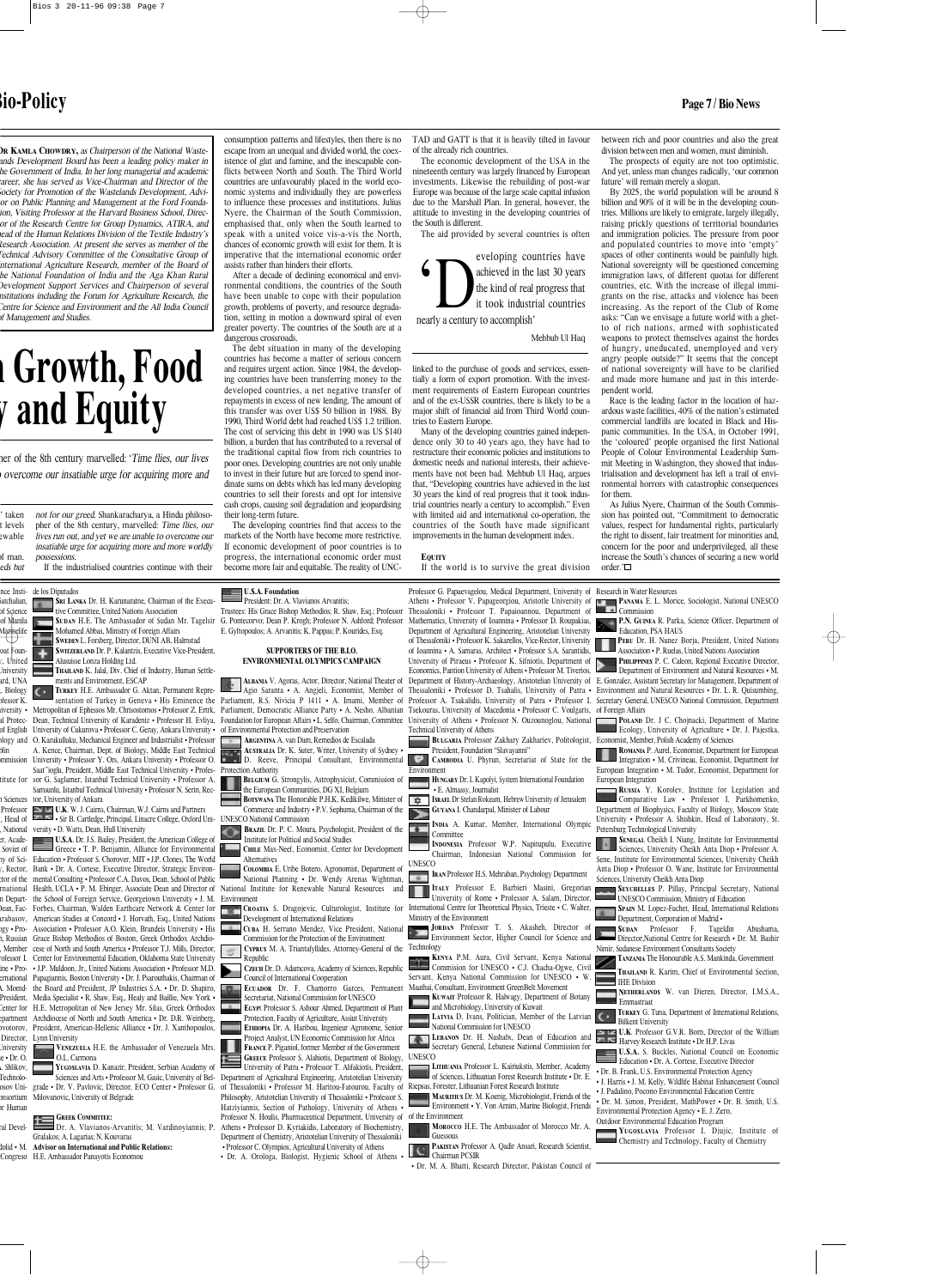## **Page8 / Bio News Bio-Diversity January, 1995**

In Industrialised Countries:

diversity on our planet.

animals go extinct every year.

In Developing Countries:

deforestation, threatening the last remaining rain forests and the rich flora and fauna they harbour. In order to pay back debts to wealthier countries, developing nations also overexploit their natural resources to increase export of raw materials. This causes severe environmental destruction, such as burning of forests to make way for plantations, stripping land for mining, and driving animals to the brink of extinction by poaching and over-fishing.

**BIOTOPES**: Biotopes are natural habitats (wetlands, forests, coral reefs etc.) where plants, animals and micro-organisms live in interdependence. Destroying a biotope results in the elimination of all species living there, whether seasonally or permanently. Migratory birds, for example, rely on two different biotopes for their survival. Destroying one of the two, even in their absence, can severely compromise their survival and quickly lead to extinction.

#### **Fragmentation of the Bio-Environment**

Construction of roads, train tracks, or fences, results in the fragmen-tation of the bio-environment and creates insurmountable barriers for land animals thus restricting their migration patterns. As a result, fragmentation leads to the formation of "islets" where members of the same species form isolated groups and continuously interbreed, therefore reducing genetic diversity, which places survival of the species in jeopardy.

#### **Introduced Species**

Introducing non-endemic species (plants, animals or micro-organ-<br>Isms) to a biotope can quite often lead to the displacement or extincntroducing non-endemic species (plants, animals or micro-organtion of some of the endemic species that cannot keep up with the competition. Let's not forget the displacement of marsupials in Australia, when Europeans introduced placental mammals to the continent.  $\Box$ 

has led to a remarkable improvement in the effi- - the production of genetically-engineered plants number of safeguarding experiments, the long term On one hand there are the vast possibilities effects are often difficult to predict.

extremely rapid advancement of the biological sci-treatment of toxic organic waste; ences (especially molecular biology and genetics) - animal fertilisation technologies; ciency, speed and productivity of the manipulation with selected characteristics; and, and genetic programming of micro-organisms.

ucts. Nevertheless, in the past two decades, the - the use of specialised mutant bacteria for the bio-harmful and in many countries restrictions are never be able to recombine DNA molecules from already placed on the release of genetically-pro-different organisms," only two years before the grammed organisms into the field, but even after a advent of recombinant DNA technology.

material.

#### Biotechnological applications include:

The term bio-technology is used to describe all<br>those scientific methodologies which utilise<br>the components of living organisms in indus-<br>trial processes in contably controlled conditions. those scientific methodologies which utilise large amounts of the components of living organisms in indus-medicinal drugs, trial processes in carefully controlled conditions. In such as insulin, by a sense, bio-technology is almost as old as human microbial cultures; civilisation itself, since for thousands of years - the production of humans have been using microbes in order to pro-fuel chemicals, such duce bread, cheese, wine, beer and other bio-prod-as ethanol; - the term bio-technology is used to describe all - the production of

The earth is surrounded by a green region at<br>the equator; the **rain forest**. In the course<br>of just one century the total area covered<br>by the rain forest hee been helyed. The rain for the equator; the **rain forest**. In the course by the rain forest has been halved. The rain forest now covers only 6% of the earth's dry surface, but still has the richest bio-diversity of any other natural habitat. If lumbering and exploitation continue at the present rate, there will be no more rain forest by the year 2060, and six million different species of plants and animals will have forever disappeared.

of food, energy sources, protection of the environ-relevant to reality than arguments such as "Aero-

- the prevention of human inherited disorders.



lems of humankind, such as the quantity and quality "We shouldn't play God". Such fears are no more about right and wrong, good genes and bad genes?

ment, improvement of public health, etc. Usually planes are unnatural because humans were not as doctrine, philosophy, faith or revelation have based on brilliant scientific ideas, bio-tech solutions meant to fly". Behind this superficial hysteria there consistently failed to modify human behaviour, may be quite economical as a result of reduced are indeed substantial concerns, expressed by peo-while bio-ethics seems to provide a solution based energy consumption and limited human effort. The ple who know a great deal about potential hazards: on the realistic values of the survival of bios and greatest amount of effort goes to the basic research the scientists themselves. It is worth noting that, humankind, interdependence among living organand manipulation stages of the microbial genetic unlike religion or politics, Science is probably the isms and respect for the bio-environment. Ethical theories based on irrational values, such

Nature has given us five senses. Just<br>the right number to enjoy its<br>flavours, wonder at the beauty of the right number to enjoy its flavours, wonder at the beauty of its creations, listen to the melodies of the since we seem not to birds, feel the bark of the trees, and smell be aware of the treathe perfume of the flowers. But in view of the present rate of urban-lose. As a result, the isation, pollution and environmental best way to help preabuse, nature, and all the beautiful things serve bio-diversity is ty is in danger. However we might not even notice it, sure we are about to

Bio-technology is considered as the third major achievements could solve most of the major prob-phobia prevail in the general public, expressed as the mutant gene which causes the devastating justify his name.

human discipline the It would seem best to adopt internationallymembers of which accepted guidelines for biotechnology, such as question or even those in the EU and Japan, and, to a lesser extent, systematically criti-in the USA, could provide the basis for the formacise principles, ideas tion of the international guidelines under the ausor practices as soon pices of the UN, using only a realistic and scientifias they are intro-cally-sound bioethical approach.

human disease, sickle-cell anaemia. We know now that this pathological mutation has helped entire populations of carriers in the Mediterranean region to survive malaria. Then who has the right to judge

duced. The creation of a could really predict the future with reasonable accumicrobe could be racy, even Professor Monod, a famous geneticist potentially very and Nobel prize winner, predicted that "man would Nevertheless, it should be stressed that no expert

that bio-technology has to offer us, while on the

technological advancement of humanity after the logical applications of the basic biological sciences, less predictable than we thought a few years earlier, respect for bios, may help, considering each agricultural and industrial revolutions, and, like vary considerably. While there is a tendency because of the lack of sufficient data. A well-docu-biotechnological advance with as much prudence them, it is expected to drastically alter the attitudes toward excitement and euphoria among scientists, mented example of a conditionally fatal, or and foresight as possible. It would be good to and values of human civilisation. Bio-technological businessmen and economists, ignorance or even favourable, inherited characteristic is provided by believe that Homo sapiens - Thinking Man - will Despite all this, the attitudes towards the techno-intervention in biological systems might be even cialised scientists combining knowledge and We are now beginning to realise that human other, the great potential risks and hazards. Spe-

## **Assessing Bio-Technology**

**Bio-diversity is Unequally Distributed** 

Just twelve countries in the whole world harbour more than 70% of the global flora and fauna. Scientists have thus identified a number of "hot-spots"; regions where a large number of local plants and animals are endemic - that is they are found in no other place in the world. Hot-spots occupy just 0.5% of the earth's dry surface, but they harbour 20% of the total number of known plants in the world today.



### **DR. CHRISTOS YAPIJAKIS** received his M.S. in

Molecular Biology from the University of California, and his Ph.D in Human Genetics at the University of Athens He is currently a Research Associate of the Depart-



for running the new Laboratory of Molecular Neurogenetics.

> The mutant gene which causes the devastating disease sickle-cell anaemia **... has helped entire populations of carriers in the Mediterranean region to survive malaria ...** So, who has the right to judge right and wrong? Good genes and bad genes?

## LE JARDIN DE MONSIEUR NOE - LA BIODIVERSITE EN PERIL/ Commission nationale suisse pour l'UNESCO

it has to offer, are in danger. Of course we can still see flowers and our senses. How to trees, but all too often they happen to be look at, taste, feel, the same flowers and the same trees. Vari-hear and smell our ety in nature is being limited; bio-diversi-natural environment. to learn how to use **EXTINCTION IS NOT AN**

**ISOLATED EVENT** S  $\rightarrow$  pecies do not go extinct in  $\mid$ isolation. Extinction of one species is, more often than not, accompanied by the extinction of many others. A certain tree, for example, could be the refuge of insects found nowhere else in the world! Destroying that particular tree could cause a plethora of other

species to disappear forever.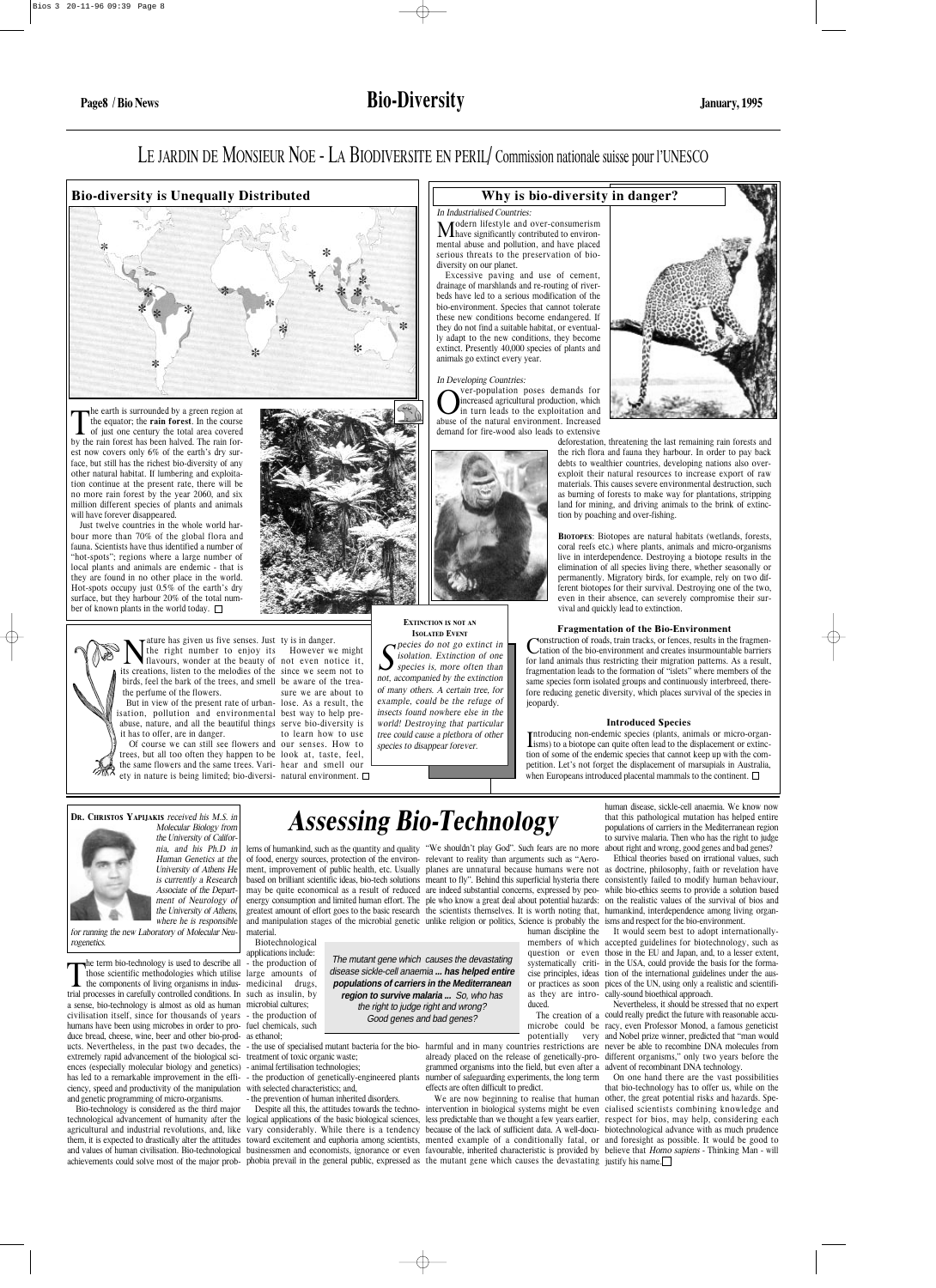The following article is the third and final section of a paper presented by Scott Blackmer of **Wilmer, Cutler & Pickering** (who kindly offered the information on the new EU legislation below) at the B.I.O. Business Strategy Conference in 1993**.** Parts one and two were published in previous issues of Bio News.

These were funds which were directed from<br>Brussels in cooperation with the Greek gov-<br>ernment, for structural projects. Brussels in cooperation with the Greek government, for structural projects.

We apologise for the abrupt curtailing of the second part when the last paragraph was deleted. It is reproduced here.

Regional development funds use money specifically earmarked to promote the development of underdeveloped regions within the Union. Every member state has underdeveloped regions. But in addition, social funds are to train employees in environmentally protective new techniques. Therefore, whether it is tourism, fisheries, or manufacturing, if there are changes required in an industry, not only technical assistance but also employee retraining, can now be funded. These funds in Brussels have not been spent, because member governments and local businesses have not been aware that they could use some of this money for such projects. At times of economic recession, when governmental budgets are limited and there is no intention of raising taxes, creative thinking is essential. Some of these funds could be of great assistance in making the transition.

As part of the Community Agricultural Program, funds are also available for the environmen-



tal impact of agricultural operations, especially important in Greece, where water is always at a premium. Here, something like three-quarters of water consumption goes in agricultural irrigation. In many cases this simply means inefficient open trenches, where most of the water evaporates. It is possible to look for World Bank, or European Investment Bank financing, as well as European Union agricultural funds. These can be used to convert to hydroponic irrigation, using much less water to accomplish the same productivity. Removing less water from the rivers is also better for the fisheries industry on the coast. Some of the most controversial projects in Greece have been exactly those water-division projects that benefit agriculture, but hurt fisheries. The European Union seeks solutions that do not act to the detriment of one industry or the other.

Now, as a result of the Maastricht Treaty, a new cohesion fund exists. This is not like the structural funds, where the European Union will undertake 20% to 30% of the cost of the project. The cohesion funds, which are focused on Greece, Spain, Portugal and Ireland, are to be spent on two kinds of projects: transport- infrastructure, and environmental protection. However, the cohesion funds cannot be used to pay the administrative costs of the government. The money has to be used for the environmental projects themselves, whether they are pilot programs or the actual infrastructure projects.

It is possible to combine elements in a development project. For example a re-development project for an island, or coastal city, can seek for structural funds to develop the tourist industry and create jobs in the area. It can also look to the cohesion funds to build the new water-treatment plant and the sewage facility. The attraction of the cohesion funds is that they will intervene to up to 80% of the cost of the project.

So the money is available to do something now, in the "window of opportunity" in the second half of this decade. It is available, if companies think creatively, put together their joint projects, get them supported by their national government and presented at Brussels, and thus begin to get things done. This could be a very productive five or six years ahead. Many problems could be dealt with which have long been of concern. If they are not dealt with soon, they will keep business from developing and continue to be a burden on society in the future.  $\Box$ 

These cohesion funds are designed to keep the peripheral European Union countries from going further into debt in order to finance non-commercial infrastructure projects. These countries will then be more likely to meet the public debt and inflation targets which are set for entry into the European Monetary System. The Large Transport Environment projects represent exactly this kind of investment.

Somehow the ECU ends up driving the availability of funds today. Again, this is an area where member state governments have only just begun to use their imagination as to how the funds could be applied. The mandate for the cohesion funds is to maintain a balance between transport and environmental projects. 1993 was the first year in which money was available under the cohesion fund, and obviously all four governments had transportation projects

in mind. Very few environmental projects were proposed. However, the director of the cohesion fund said that he would not let the balance become more than 60/40, in favor of transport projects. The only transport projects to be considered, on a case-bycase basis, are those consistent with the Trans-European Network Proposals. The environmental projects have to be for infrastructure, or changes in operations

that improve environmental protection. This is in accordance with the guidelines of the fifth Environmental Action Program, EIB, promulgated by the European Commission.

The amount of money committed to the cohesion fund, through to 1999, is 15 billion ECU. Between 16% and 20% of that will be spent in Greece. Therefore it is now time, either as an individual company, trade association, or local chamber of commerce, to develop projects to submit to the Ministry of Economics and to get placed before the Commission in Brussels for 1994 all the way through to 1999. These projects can be com-

 $\frac{1}{\frac{1}{\frac{1}{\sqrt{1-\frac{1}{\sqrt{1-\frac{1}{\sqrt{1-\frac{1}{\sqrt{1-\frac{1}{\sqrt{1-\frac{1}{\sqrt{1-\frac{1}{\sqrt{1-\frac{1}{\sqrt{1-\frac{1}{\sqrt{1-\frac{1}{\sqrt{1-\frac{1}{\sqrt{1-\frac{1}{\sqrt{1-\frac{1}{\sqrt{1-\frac{1}{\sqrt{1-\frac{1}{\sqrt{1-\frac{1}{\sqrt{1-\frac{1}{\sqrt{1-\frac{1}{\sqrt{1-\frac{1}{\sqrt{1-\frac{1}{\sqrt{1-\frac{1}{\sqrt{1-\frac{1}{\sqrt{1-\frac{1}{\sqrt{1-\frac{$ he funds in Brussels have not been spent, because member governments and local businesses have not been aware that they could use some of this money... At times of economic recession, when governmental budgets are limited and there is no intention of raising taxes, creative thinking is essential.

> any problems could<br>be dealt with which<br>have long been of<br>concern. If they are be dealt with which have long been of **V** concern. If they are not dealt with soon, they will keep business from developing and continue to be a burden on society in the future.

bined with outside financing, but not with the structural funds. It is possible to get an EIB loan; to look for financing in the commercial markets, and also to have the large infrastructure portion built with European Union funds.

This is an opportunity that should not be missed. The difference between whether 16% or 20% of this 15 billion ECU is spent in Greece lies in just how creatively and quickly projects can be prepared, presentations made and approved, caseby-case. Each project must also have a cost benefit analysis and a technical environmental assessment as these have been part of the planning from the beginning.

The current meeting of the Council of Ministers in Brussels is discussing Mr. Delor's White Paper dealing with unemployment and competitiveness in the European Union. One of the commitments that has been made, and is apparently going to be agreed by heads of state of all member states, is to increase the level of spending and financing from the European Union for these Trans-European Network projects. They are not focusing on air transport, but are looking at large infrastructure projects in road, rail and maritime transport. They are also considering

> the information and telecommunications network infrastructure. A combination of project proposals with the environmental aspects of the proposal will qualify for a new source of funds. All projects must meet the environmental standards of the European Union, and the amount of money to be committed through to 1999 is over 22 billion ECU, which is over 25 bil-

lion dollars.

## **January, 1995 Bio-Legislation Page 9 / Bio News**

## **European Environmental Policy, Legislative and Economic Framework, Part III**

**DEPLETION OF OZONE LAYER** Commission issued amended

proposal for Council

Regulation on substances that deplete the ozone layer on 24 Commission adopted decision on 4 February 1994 allocating import quotas for some fully halogeneted fluorocarbons,

halons, carbon tetrachloride and 1,1,1,-trichlorethane for the period 1 January to 31 December 1994.

Commission issued new proposal on 9 June for Regulation accelerating the phase-out of all ozone^depleting substances. (COM (93) 202, O.J. C 232/93).

Economic and Social Committee delivered opinion on 21 December 1993.

Parliament Plenary delivered opinion on 9 February 1994. Proposal referred to parliamentary Committee on Environment, Public Health and Consumer Protection. Committee adopted report on 26 January 1994. Parliamentary Committee on Economic and Monetary

Affairs and Industrial Policy asked to give opinion. Environment Council held

debate on 2-3 December 1993. [**Commission:** Commission issued on 20 March 1992 a proposal for a Council Regulation amending a 1991 Regulation in order to accelerate the phasing-out of substances that deplete the ozone layer. **Economic and Social Committee:** Committee

## NEW**:European Environmental Policy, Legislative and Economic Framework: Council Directives**

#### **ENFORCEMENT OF MARITIME SAFETY AND POLLUTION PREVEN-TION**

Commission issued proposal for Council Directive on 16 March 1994 concerning enforcement, in respect of shipping using Community ports and sailing in the waters under the jurisdiction of Member States, of international standards for ships safety, pollution prevention, and shipboard living and working conditions.

**ENERGY CONSERVATION** Council adopted Directive on 21 January 1994 with regard to energy labelling of electric household appliances.

**DRINKING WATER** Council adopted Directive related to the quality of water intended for human

consumption on 15 July 1980. Directive defines quality of drinking water in terms of 65 paramenters, for 44 of which maximum admissable concentrations (MAC) are determined. Member States are to set up standars at least as strict as MAC, Member States are also to monitor drinking water quality.

#### **ENVIRONMENTAL IMPACT ASSESSMENT**

Commission issued proposal for Council Directive on 21 April, 1994, amending Directive 85/337 on assessment of effects of certain public and private projects on the environment. Commisssion also proposes Community-wide criteria for defining which types of porjects must be assessed in respect of their environmental impact. Criteria include factors such as size of projects, volume of waste generated, accident risks, and location of project.

**W. SCOTT BLACKMER** is a resident partner in the Brussels office of Wilmer, Cutler and Pickering. His practice centers on European Union regulatory meeasures, including environmental, insurance and liability issues, as they affect multinational business transactions, investments and operations in Europe. He has also been involved in the US in environmental and products liability, insurance coverag, counseling and litigation. He participates in the environmental and liability working groups of the American Chamber of Commerce in Belgium and the International Chamber of Commerce in Paris.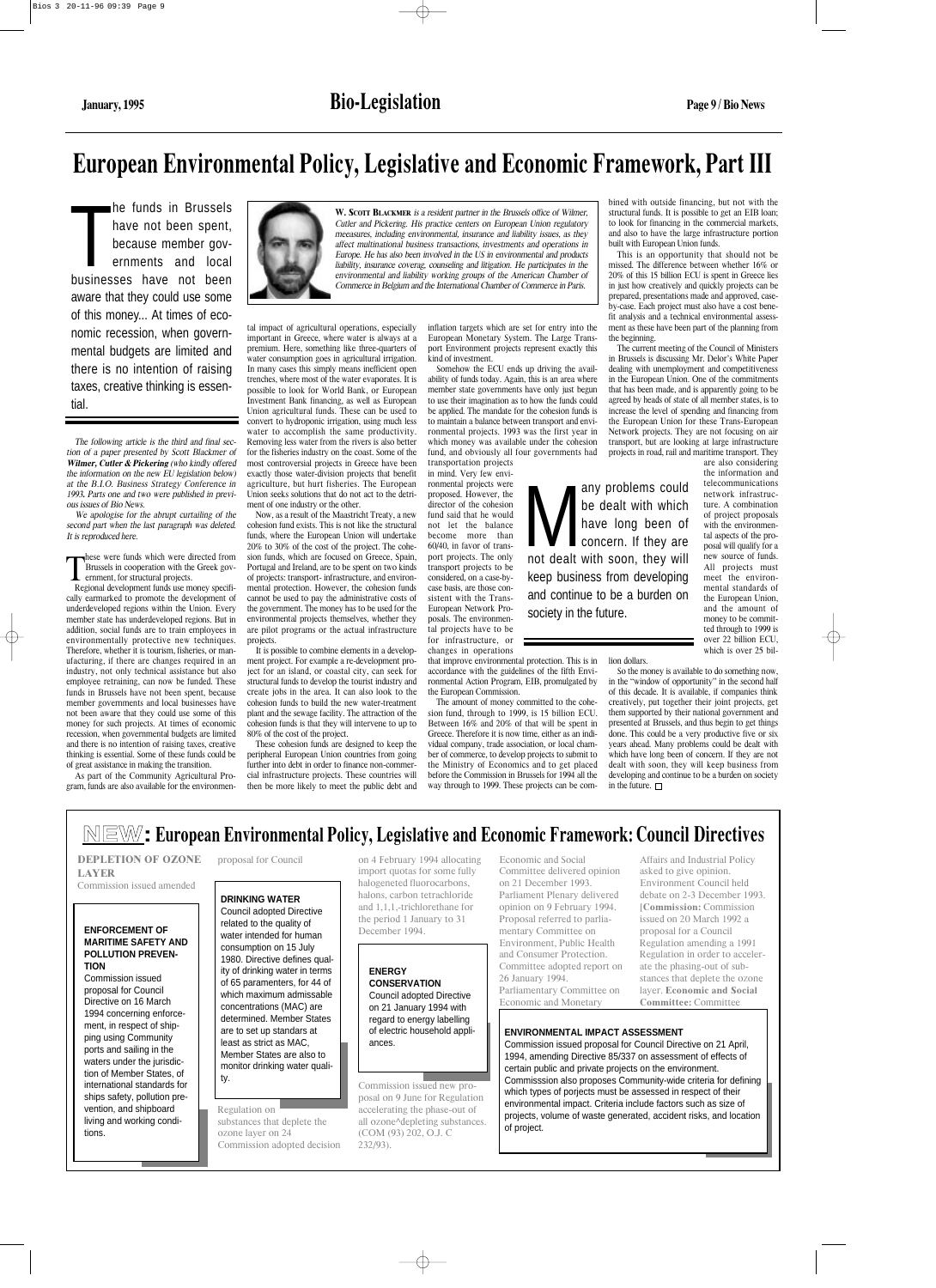The following examples from Germany, Greece and the Netherlands show how plastic recycling is put into effect in different countries and give a local perspective to a global problem.

#### **PLASTIC RECYCLING IN GREECE**

Opportunities for plastic recycling in Greece are gradually opening up. Several companies involved in collecting, sorting and processing plastic waste have already been established, and besides treating waste they are also involved in raising public awareness about the importance of recycling.

For Greece, environmental protection is not the only incentive for developing efficient recycling programmes for plastic materials. Plas-

tic recycling can be beneficial on many other levels:

- Most of the raw materials for the Greek Plastic Industry are imported. It is estimated that recycling will dramatically decrease the cost of plastic production, leading to increased savings. Furthermore, lower production costs result in more "competitive" products for the world market, that can lead to an increase in exports.

Funding for collection and recycling is provided by Duales System Deutschland (DSD), an organisation responsible for coordinating the entire recycling process. Plastic materials are sold at an additional cost, payable to DSD, in order to cover recycling expenses.  $\square$ 

- Recycling plastic reduces the need for landfills and incineration sites, that will result in having more land available for tourist development. - Finally, recycling facilities will be established, that can eventually be used to recycle other materials, such as paper, glass or metal, and thus significantly contribute to solving the problem of urban waste disposal.

#### **PLASTIC RECYCLING IN THE NETHERLANDS**

Plastic silage covers, used in the farming industry, are now efficiently recycled in the Netherlands. The cost of plastic silage covers includes additional recycling fees, which are applied towards collecting, processing and recycling these copious amounts of plastic.

Several industries and organisations are involved in coordinating

## **Human values** Continued from page 2

these efforts, and ensuring recycling of silage covers by at least 50%.

> **PLASTIC RECYCLING IN GERMANY**

In Germany, household and industrial plastic waste (bottles, bags, cups etc.) is collected and

sorted by specialised companies, and subsequently taken to recycling plants for processing.

more than a few varieties. It is clear that the adoption of the sophisticated technology of wet rice cultivation has stressed the economic gain more than the conservation of biodiversity and the local bio environmental equilibrium. The fate of the sweet potato seems to be identical to those of the replaced yam and breadfruit, a century earlier.

The threat to the existing bio diversity in the Baliem Valley could also be caused by the massive use of chemical fertilisers and insecticides. The Javanese transmigrants, who feel the urge to exhibit their success, tend to use modern agricultural facilities excessively. These facts seem to encourage the locals to follow suit, using chemical fertilisers and insecticides.

Using the knowledge of bio-technology, governments should inform people of the advantages (or disadvantages) and guide them effectively, responding to the application of a technology which might accelerate the depletion of nature and undermine their own cultural values and humanity.  $\Box$ 

Although there is no complaint yet about the decreasing river fishcatch because of insecticide pollution, there is evidence that in the long run bio-environmental disturbance will take place, if it is not anticipated early enough. What we can observe clearly is that the shrimp-breeding centre initiated by the Indonesian National Research Centre has failed to establish a shrimp culture because of the premature death of the germs. Meanwhile, the need for vegetables and other side dishes for rice is increasing, and is catered for by the sacrifice of the sweet potato fields. In addition, a monetary economic system is spreading among the indigenous people, because they are obliged to sell their rice for cash, to buy the daily articles which they themselves are incapable of producing. These facts indicate that the indigenous people are now obliged to pay the cost for the technology that they utilise. Apart from the loss they suffer because of the dis-

appearance of a number of crop varieties, as a result of the development of rice monoculture planting, they are also losing their ecological wisdom and traditional knowledge of how to preserve their environment. The introduction of rice and imported vegetables from outside will certainly have an impact on the local bio-environment equilibrium, and therefore anticipative measures should be considered. There is a need for the developing countries to really think about the use of biotechnology in rural areas. The use of high-yield rice varieties is one example from Indonesia, of adopting bio-technology to increase land productivity.

part from the loss they suffer because of the disappearance<br>of a number of crop varieties, as a result of the development<br>of rice monoculture planting, they are also losing their eco-<br>serve their environment of a number of crop varieties, as a result of the development of rice monoculture planting, they are also losing their ecological wisdom and traditional knowledge of how to preserve their environment.

The practice of sophisticated land-cropping is a positive measure with regard to the fact that cultivatable land is limited and the population is continuously increasing because of the better quality of life. The application of science and technology to intensify the use of available cultivatable land is a necessity. should not however, disregard possible side-effects on the preservation of the biotic environment, which traditionally supports the life of the local people. In Java, the mixed farming practices of wet rice

**Lower production**<br> **Costs result in**<br> **Lower products for**<br> **Costs result in more competi-**<br> **Costs for**<br> **Costs for**<br> **Costs for**<br> **Costs for costs result in costs result in more competi more competitive products for tive products for the world market the world market**

"My two profes-Charles Darwin

The transfer of this technology, insecticides to increase their harvest fields and fresh water fisheries were which place material advantage ruined because of the use of chemical fertilisers and insecticides. The tary economic value then affects the ability of the peasants of Java to patterns of local people's behaviour adopt sophisticated technology has and their attitudes toward the biotic also been observed among the Dani in Wamena. They not only require mini rice mills, and tractors to transport their harvest, but also demand chemical fertilisers and

productivity.

The development of a monetary economy seems to dominate the life of the inhabitants. This in turn stimulates the ease with which people accept the new, imported values

beyond anything else. This moneenvironment, which are oriented more toward its economic potential, than its social or religious one. The introduction of sophisticated land-exploitative technology has accelerated the shift from a life of

subsistence to a more market-oriented economy for most indigenous societies.

A number of local, original, alternative food resources are being neglected. Most of the outer islands people are now unfamiliar with sago corn, breadfruit, taro and yam, which were their old staple foods. It is an alarming signal. If we do not care about traditional knowledge and wisdom we might lose our germ plasm resources because of our own negligence, and our fixed idea that modernisation is the only way to save humanity and our world.

Research into various indigenous edible crops, and the dispersal of the diffused imported edible crops and their technology should be controlled, to avoid the extinction of locally-adapted edible plants, which would mean a decrease in biodiversity.

**Page 10 / Bio News Bio-News January, 1995**

## **Plastic: The Fuel of the Future?** Continued from page 1

**Protection of water resources** Water was a major preoccupation for the ancient Greeks. One of the ancient Athenian leaders, **Pissistratos**, built many fountains in Athens, but banned the use of pools, in order to reduce the risk of infection and prevent the wasting of water.

Attica always had limited water resources, and this led to impressive water recycling installations, such as those in the ancient metallurgical workshops at Lavrion, near cape Sounion, south of Athens .Aristotle lived in

Athens for many years, and had many impressive proposals for water management. He referred to the need for networks of water supply for secondary use in cities, to avoid wasting drinking water: "The state has to provide, within its walls, water and natural springs in satisfactory quantities to ensure that the city will not be deprived of water in case of siege, since primary importance needs to be given to the absolute protection of the health of the citizens."

"The location and orientation and water quality of the city requires the greatest care, since the most important factors for health are air and water, whose use is daily and continuous. If water resources are sparse or the water quality indifferent, just as can happen even in well-organised cities, it is

important to distinguish the drinkable from the other waters which can cover the other needs"

Today, Aristotelian ideas related to secondary water networks are being put into effect for the first time in Tokyo, as well as in Berlin, where certain buildings recycle water for watering parks and for other urban uses.

There are many other examples of Aristotle's vast work on the environment. He dealt with many issues, and at great depth. A total admiration for Aristotle is reflected in the following statement by Charles Darwin: "My two professors, Linnaeus and Cuvier, were, in very different ways, my Gods; but they were just simply students of Aristotle."

## **Aristotle** Continued from page 5

**P**

**lastic can be environmentally-friendly lastic can be environmentally-friendly if managed correctly. Used plastic if managed correctly. Used plastic** materials could, under the right cir**cumstances, become sources of raw cumstances, become sources of raw materials for many industries. materials for many industries.**



#### **GRAPHICS COURTESY OF SWISS NATIONAL UNESCO COMMISSION**



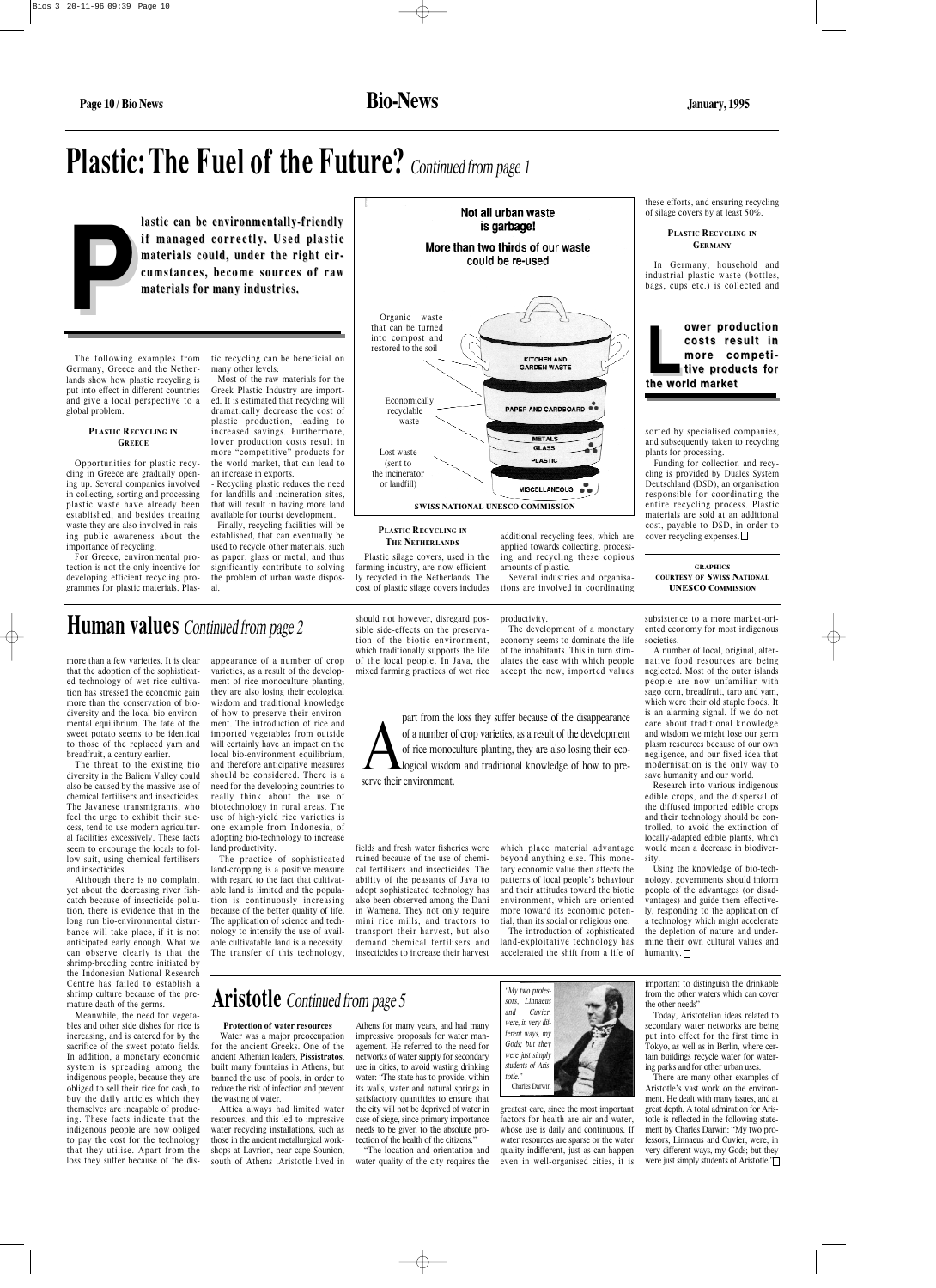**January, 1995 BIO-Graphy Bio News / Page 11** 

Since then, B.I.O. has gained the support of leading personalities from universities, academies, business organisations, and government and non-government organisations in 85 countries, world-wide, and has organised numerous conferences and symposia. The enthusiasm of the participants in these events has resulted in the international promotion of B.I.O. goals and publications. In an effort to raise awareness of the importance of a global bios-centred education B.I.O. launched, in 1990, the International University for the Bio-Environment (I.U.B.E), to introduce reforms at all levels of educational curricula.

|                                                                                                                                                                                                                                                                                                                                                                                                                                                                                                                                                                                                                                                                                                                                                                                                                                                                                                                                                                                                                                                                                                                                                                                                                                                                                                                                                                                                                                                                                                                                                                                                                                                                                             | <b>B.I.O.</b> Publications<br>DO YOU HAVE A                                                                                                                                                                                                                                                                                                                                                                                                                                                                                                                                                                                                                                                                                                                                                                                                                                                                                                                                                                                                                                                                                                                                                                                                                                                                                                                                                                                                                                                                                                                                                                                                                                                                                                                                                                                                                                                                                                                                                                                                                                                                                                                                                                                                                                                                                                                                                                                                                                                                                                                                                      |  |  |
|---------------------------------------------------------------------------------------------------------------------------------------------------------------------------------------------------------------------------------------------------------------------------------------------------------------------------------------------------------------------------------------------------------------------------------------------------------------------------------------------------------------------------------------------------------------------------------------------------------------------------------------------------------------------------------------------------------------------------------------------------------------------------------------------------------------------------------------------------------------------------------------------------------------------------------------------------------------------------------------------------------------------------------------------------------------------------------------------------------------------------------------------------------------------------------------------------------------------------------------------------------------------------------------------------------------------------------------------------------------------------------------------------------------------------------------------------------------------------------------------------------------------------------------------------------------------------------------------------------------------------------------------------------------------------------------------|--------------------------------------------------------------------------------------------------------------------------------------------------------------------------------------------------------------------------------------------------------------------------------------------------------------------------------------------------------------------------------------------------------------------------------------------------------------------------------------------------------------------------------------------------------------------------------------------------------------------------------------------------------------------------------------------------------------------------------------------------------------------------------------------------------------------------------------------------------------------------------------------------------------------------------------------------------------------------------------------------------------------------------------------------------------------------------------------------------------------------------------------------------------------------------------------------------------------------------------------------------------------------------------------------------------------------------------------------------------------------------------------------------------------------------------------------------------------------------------------------------------------------------------------------------------------------------------------------------------------------------------------------------------------------------------------------------------------------------------------------------------------------------------------------------------------------------------------------------------------------------------------------------------------------------------------------------------------------------------------------------------------------------------------------------------------------------------------------------------------------------------------------------------------------------------------------------------------------------------------------------------------------------------------------------------------------------------------------------------------------------------------------------------------------------------------------------------------------------------------------------------------------------------------------------------------------------------------------|--|--|
| <b>BIOPOLITICS - DIMENSIONS OF BIOLOGY</b><br>Dr. Agni Vlavianos-Arvanitis, 1985.<br><b>BIOPOLITICS - METHODS OF IMPLEMENTATION</b><br>Dr. Agni Vlavianos-Arvanitis, 1985.<br><b>BIONEWS</b> Periodical Vol. I, No. 1, 1987.<br><b>BIOPOLITICS - THE BIO-ENVIRONMENT - VOLUME I</b><br>Dr. Agni Vlavianos-Arvanitis, Editor. Volume of Proceedings of<br>the First B.I.O. International Conference held in<br>May 1987 (1988)(400 pp.).<br><b>BIOS IN THE NEXT MILLENNIUM</b><br>Proceedings of a Francophone Symposium held in October 1987<br><b>BIOS IN THE NEXT MILLENNIUM</b><br>Lecture by the Right Honourable Lord Ennals<br>sponsored by the British Council and the B.I.O., May 1988.<br><b>BIOPOLITICS - THE BIO-ENVIRONMENT - VOLUME II</b><br>Dr. Agni Vlavianos-Arvanitis, Editor. Volume of Proceedings of the<br>Second B.I.O. International Conference held in<br>October 1988 (1989) (543 pp.).<br><b>BIOPOLITICS - PROTECTING THE BIO-ENVIRONMENT</b><br>Lecture by His Excellency The Ambassador of Israel, Mr. Moshe<br>Gilboa, at the Third B.I.O. International Conference, June 1989.<br><b>BIOPOLITICS - THE BIO-ENVIRONMENT</b><br>Presentation at the General Assembly of the Academy of Athens by<br>Academician Professor Constantinos Bonis (in Greek), March 1990.<br><b>BIOPOLITICS - THE BIOS THEORY</b><br>Dr. Agni Vlavianos-Arvanitis (Greek version) 1990<br>(English version 1990 and 1991).<br><b>BIOPOLITICS - BIO-SYLLABUS</b><br>Brochure (Greek and English versions) 1989 (1990).<br>THE BIO-ENVIRONMENT AND INTERNATIONAL COOPERATION<br>Dr. Agni Vlavianos Arvanitis, Editor. A Hellenic-Turkish<br>Symposium, City Hall of Athens, May 1990. | <b>BIOPOLITICS - THE BIO-ENVIRONMENT - VOLUME III</b><br>Dr. Agni Vlavianos Arvanitis, Editor. Volume of Proceedings of the<br><b>SUGGESTION OR</b><br>Fourth B.I.O. International Conference held in January 1991, including some<br>presentations from the Third B.I.O. International Conference (1991) (683 pp.).<br>AN IDEA THAT YOU<br>THE INTERNATIONAL UNIVERSITY FOR THE BIO-ENVIRONMENT<br>Brochure in English (1991-1993) and Greek (1991-1992).<br><b>WOULD LIKE TO</b><br><b>BIOPOLITICS - THE BIO-ENVIRONMENT - BIO-SYLLABUS</b><br>Dr. Agni Vlavianos-Arvanitis - Alexander Oleskin,<br><b>REACH OUR</b><br>in English (1992), Russian Translation (1993).<br>BIOPOLITICS - BIO-DIPLOMACY AND INTERNATIONAL COOPERATION<br>Dr. Agni Vlavianos-Arvanitis, Editor. Proceedings of Hellenic-Russian<br><b>READERS?</b><br>Symposium held in Athens, December 1991 (1993)<br>POPULATION GROWTH, FOOD SECURITY AND EQUITY<br>IF SO, PLEASE<br>Proceedings of a Hellenic-Indian Day held in Athens, April 1993 (1993)<br><u>ти на п</u><br><b>BIOPOLITICS - THE BIO-ENVIRONMENT - VOLUME IV</b><br>SEND IT IN,<br>Dr. Agni Vlavianos Arvanitis, Editor. Professor Rusen Keles,<br>Co-Editor.Proceedings of the Fifth B.I.O. International Conference<br><b>CLEARLY WRITTEN</b><br>held in Istanbul, May 1992 (1993)<br>BIOPOLITICS - BUSINESS STRATEGY FOR THE BIO-ENVIRONMENT -<br><b>VOLUME I</b> (in Greek)<br>OR TYPED TO:<br>Proceedings of the First Symposium on Business Strategy for the<br>Bio-Environment held in Athens, November 1992 (1994)<br>BIOPOLITICS - BUSINESS STRATEGY FOR THE BIO-ENVIRONMENT -<br><b>Biopolitics</b><br><b>VOLUME II (in Greek)</b><br>Proceedings of the Second Symposium on Business Strategy for the<br><b>International</b><br>Bio-Environment held in Athens, December 1993 (1994)<br><b>Organisation</b><br>BIOPOLITICS - BUSINESS STRATEGY FOR THE BIO-ENVIRONMENT (in English)<br>Proceedings of the Second Symposium on Business Strategy for the<br>Tim. Vassou 10,<br>Bio-Environment held in Athens, December 1993 (in press)<br>BIOPOLITICS - THE BIO-ENVIRONMENT - BIO-EDUCATION - BIO-CULTURE<br><b>Athens 115 21,</b><br>Dr. Agni Vlavianos-Arvanitis Guidelines for the implementation of a<br><b>Greece</b><br>biocentric curriculum, in Greek (1994)<br>BIOPOLITICS - THE BIO-ENVIRONMENT- BIO-CULTURE<br>Tel: (301) 6432419<br>IN THE NEXT MILLENNIUM - VOLUME V<br>Proceedings of the sixth BIO international conference, and<br>Fax: (301) 6434093<br>International Sakharov Festival held in Athens, July 1994 (in print) |  |  |
| <b>Bio News</b><br>I am interested in other publications of B.I.O<br>Please send me details                                                                                                                                                                                                                                                                                                                                                                                                                                                                                                                                                                                                                                                                                                                                                                                                                                                                                                                                                                                                                                                                                                                                                                                                                                                                                                                                                                                                                                                                                                                                                                                                 | <b>CONTRIBUTE</b><br>I would like to:<br><b>PARTICIPATE</b><br>please tick box<br><b>PLEASE MAIL COUPON TO:</b>                                                                                                                                                                                                                                                                                                                                                                                                                                                                                                                                                                                                                                                                                                                                                                                                                                                                                                                                                                                                                                                                                                                                                                                                                                                                                                                                                                                                                                                                                                                                                                                                                                                                                                                                                                                                                                                                                                                                                                                                                                                                                                                                                                                                                                                                                                                                                                                                                                                                                  |  |  |
|                                                                                                                                                                                                                                                                                                                                                                                                                                                                                                                                                                                                                                                                                                                                                                                                                                                                                                                                                                                                                                                                                                                                                                                                                                                                                                                                                                                                                                                                                                                                                                                                                                                                                             | <b>B.I.O., TIM. VASSOU 10,</b><br><b>ATHENS 115 21, GREECE</b><br>TEL: (301) 6432 419 FAX: (301) 6434 093                                                                                                                                                                                                                                                                                                                                                                                                                                                                                                                                                                                                                                                                                                                                                                                                                                                                                                                                                                                                                                                                                                                                                                                                                                                                                                                                                                                                                                                                                                                                                                                                                                                                                                                                                                                                                                                                                                                                                                                                                                                                                                                                                                                                                                                                                                                                                                                                                                                                                        |  |  |

 $\rightarrow$ 

A bio-assessment of technology would allow for the positive dimensions of progress to prevail over destruction. As part of an ongoing diachronic for biocentric values, B.I.O. has promoted an International Environmental Olympics campaign. This campaign, has been adopted with enthusiasm by representatives of governments, universities and U.N. organisations, all over the world, as well as members of the International Olympic Committee. The aim is to communicate the importance of protecting the bio-environment and rewarding accomplishments in this field, by awarding Bios Prizes in every discipline. (Diplomacy, architecture, legislation etc.). Furthermore, since 1992, B.I.O. has been proposing the ancient ideal of ceasefire during the Olympic Games, in hope that the bio-environment will act as a unifying force for peace and international co-operation.

In conclusion, B.I.O has also been actively involved in establishing environmental protection as a viable and successful business strategy, in order to mobilise the economic driving force to actively contribute towards a global preservation and appreciation of bios.

## What is **the Biopolitics International Organisation**?

The Biopolitics International Organisation (B.I.O.) is a non-profit organisation founded in 1985, with the goal of promoting respect and appreciation of the bio-environment as a nec-**L** essary responsibility for every citizen around the world, in order to shift from an *anthropocentric* to a *biocentric* system of values.

♣ promoting international co-operation for the better understanding and appreciation of bios (life) and the bio-environment ;

♣ establishing international educational reforms, in order to facilitate the shift from anthropocentric to biocentric values, through the creation of the International University for the Bio-Environment (I.U.B.E.). Within the I.U.B.E. framework, promotion of a global bio-education, through the use of satellites, has been stressed;

### ♣ instating international co-operation for the protection of the bio-environment, leading to a new era of bio-diplomacy;

- ♣ promoting international legislation on bios rights;
- ♣ contributing bios-related dimensions to business and management concepts world-wide;

♣ providing incentives for business leaders, political decision-makers and the general public to elaborate a new strategy compatible with the interests, needs and values of the bio-environment;

♣ organising an international campaign for

Environmental Olympics and awarding of Bios Prizes to "individuals or institutions who have contributed to the preservation and better understanding of the bioenvironment";

♣ sensitising public opinion to the ramifications of the biological sciences;

♣ promoting an international bio-assessment of technology, so as to ensure technological and economic progress that supports the bio-environment.

#### **B.I.O. GOALS**